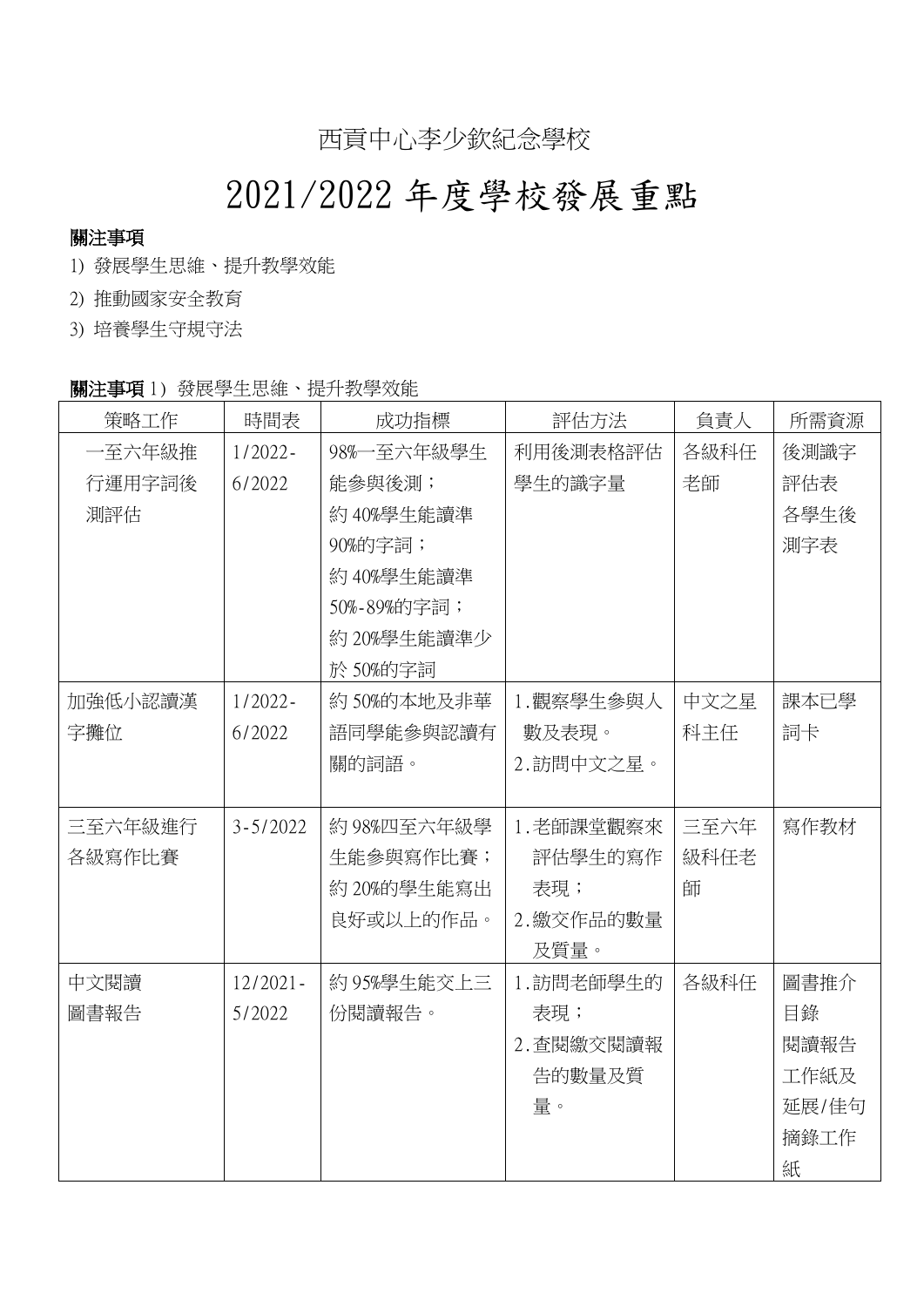| 古詩誦讀     | $10/2021 -$ | 80%學生能認讀年級  | 1. 訪問老師學生的 | 各級科任  | 參考教育   |
|----------|-------------|-------------|------------|-------|--------|
|          | 6/2022      | 指定的古詩;約35%  | 表現;        |       | 局指定的   |
|          |             | 學生能背誦指定的古   | 2.參與古詩誦讀和  | 中文之星  | 小學詩    |
|          |             | 詩。          | 古詩背誦擂台的    |       | 詞,選輯各  |
|          |             |             | 表現。        |       | 級大約8首  |
|          |             |             |            |       | 不同的古   |
|          |             |             |            |       | 詩      |
| 古詩、寓言、成語 | $1/2022 -$  | 約 95%學生能繳交一 | 1.訪問老師學生的  | 中文科科  | 各級古詩   |
| 故事中藝跨科配  | 6/2022      | 份有關中國文化的作   | 表現;        | 任     | 詩選/文中  |
| 畫學習      |             | 品。          | 2.學生繳交的作   |       | 寓言、成語  |
|          |             |             | 品。         | 視覺藝術  | 故事内容   |
|          |             |             |            | 科科任   |        |
|          |             |             |            |       | 視覺藝術   |
|          |             |             |            |       | 科用品    |
| 校内中文書法   | 6/2022      | 100%的學生能參與。 | 1.訪問老師學生的  | 中文科科  | 書法内容   |
| 比賽       |             | 95%學生能書寫字體  | 表現;        | 任     | 書寫紙    |
|          |             | 端正的作品。      | 2.學生繳交的作   |       |        |
|          |             |             | 品。         |       |        |
| 三至六年級中普  | 6/2022      | 100%的三至六年級學 | 1.訪問老師學生的  | 中文科科  | 必答題及   |
| 知識問答搶答跨  |             | 生能參與。       | 表現;        | 任     | 搶答題簡   |
| 學科遊戲     |             |             | 2.觀察學生的表   | 普通話科  | 報      |
|          |             |             | 現。         | 科任    | 獎狀     |
| 加強學生對國民  | $9/2021 -$  | 100%的學生能參與。 | 觀察及訪問學生的   | 中文科科  | 中文科課   |
| 身份的認同    | 6/2022      |             | 表現。        | 任     | 本      |
|          |             |             |            |       |        |
| 讓學生瞭解中國  | $9/2021 -$  | 98%的學生能參與。  | 1.觀察及訪問學生  | 1.中文科 | 1.中文科  |
| 歷史和中華文   | 6/2022      |             | 的表現。       | 科任    | 課本     |
| 化        |             |             | 2.學生繳交的作   |       | 2. 古詩、 |
|          |             |             | 品。         | 2.中文之 | 成語、書法  |
|          |             |             |            | 星     | 練習、書法  |
|          |             |             |            |       | 比賽等教   |
|          |             |             |            |       | 學材料    |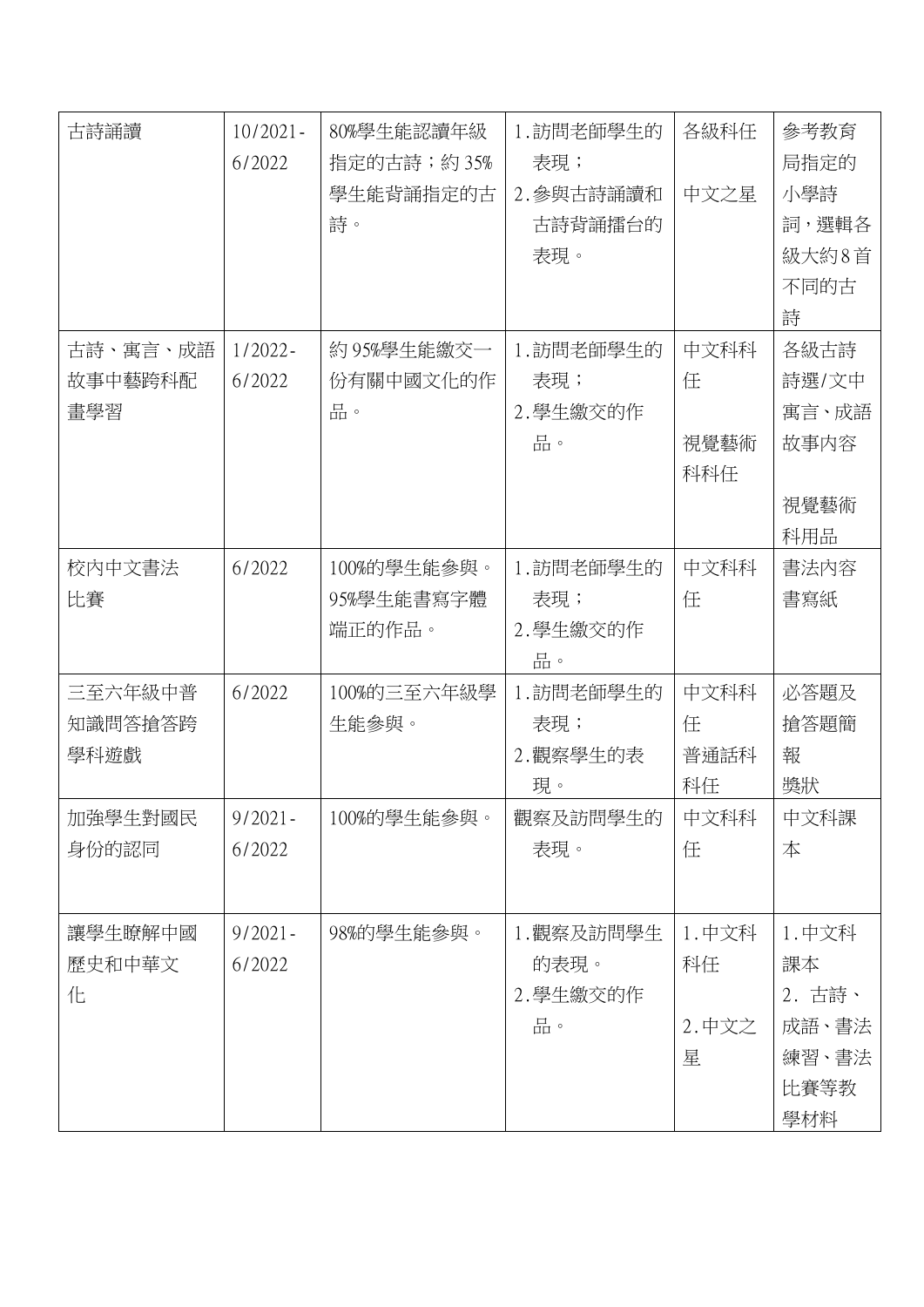| General English  | Whole | 70% of the students | Students'         | NET and  | Textbook,  |
|------------------|-------|---------------------|-------------------|----------|------------|
| Programme P.1-6  | year  | show improvements   | performance       | English  | Workbook,  |
|                  |       | in the four         | Students'<br>work | teachers | Grammar    |
|                  |       | language skills     | Teachers'         |          | book,      |
| Oxford Ready     |       | 65% of the students | observation       |          | Listening  |
| textbook is      |       | (on average) pass   | Teachers'         |          | & Speaking |
| used.            |       | the English exam    | feedback          |          | book and   |
|                  |       |                     |                   |          | Supplemen  |
|                  |       |                     |                   |          | tary       |
|                  |       |                     |                   |          | exercises  |
|                  |       |                     |                   |          |            |
| P.1 NET reading  | Whole | 70% of the students | Students'         | NET and  | CECES big  |
| scheme           | year  | are able to         | performance       | P.1      | story      |
|                  |       | identify and        | Students'<br>work | English  | books,     |
| - students will  |       | recognise words     | Teachers'         | teachers | CECES mp3  |
| sing songs, do a |       | taught in lessons.  | observation       |          | songs,     |
| shared reading,  |       |                     | Teachers'         |          | vocabular  |
| look at          |       |                     | feedback          |          | y cards,   |
| high-frequency   |       |                     |                   |          | phonics    |
| words and do     |       |                     |                   |          | cards,     |
| phonics in       |       |                     |                   |          | Parents'   |
| lessons.         |       |                     |                   |          | Reference  |
|                  |       |                     |                   |          | book       |
| Phonics Teaching | Whole | 80% of the students | Students'         | NET and  | P.2        |
| in $P.1-2$       | year  | are able to         | performance,      | $P.1-3$  | school-    |
|                  |       | complete the        | Speaking          | English  | based      |
|                  |       | phonics learning    | assessment        | teachers | phonics    |
| - P.1 Phonics    |       | tasks assigned in   | Teachers'         |          | book,      |
| teaching is      |       | lessons.            | observation       |          | sound      |
| incorporated in  |       | 80% of the students | Teachers'         |          | cards,     |
| the P.1 NET      |       | are able to work    | feedback          |          | word       |
| reading scheme   |       | out the             |                   |          | cards, P.1 |
| $- P.2$          |       | pronounciation of   |                   |          | Parents'   |
| school-based     |       | words learnt.       |                   |          | Reference  |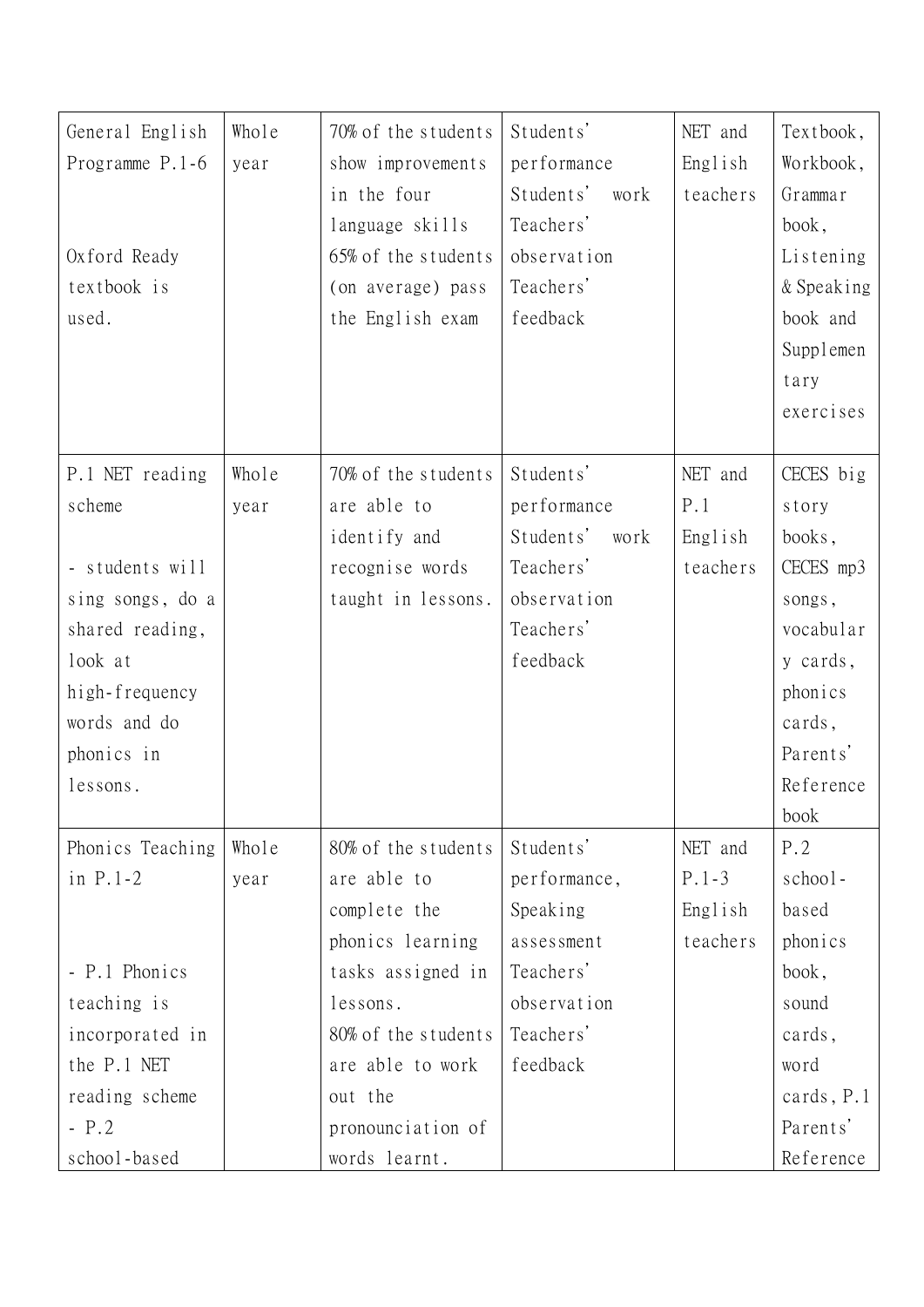| phonics book is<br>used.                                                                                 |               |                                                                                            |                                                                                                                                              |                                               | book                                                                                                                    |
|----------------------------------------------------------------------------------------------------------|---------------|--------------------------------------------------------------------------------------------|----------------------------------------------------------------------------------------------------------------------------------------------|-----------------------------------------------|-------------------------------------------------------------------------------------------------------------------------|
| Guided Reading<br>in P.2 & P.3<br>- a set of games<br>- self-learning<br>pack                            | Whole<br>year | 80% of the students<br>are able to<br>complete the<br>self-learning<br>tasks in lessons.   | Students'<br>performance<br>Students'<br>work<br>Teachers'<br>observation<br>Teachers'<br>feedback                                           | NET and<br>P.3<br>English<br>teachers         | Leveled<br>reading<br>box sets<br>and<br>materials<br>, leveled<br>book sets,<br>games and<br>self-<br>learning<br>pack |
| TSA Style<br>writing workshop<br>P2 & P3                                                                 | $2^{nd}$ term | 80% of the students<br>manifest a usage of<br>diverse writing<br>strategies in<br>writing. | Students'<br>performance<br>Students'<br>writing<br>Teachers'<br>observation<br>Teachers'<br>feedback                                        | NET and<br>P.2& P.3<br>English<br>teachers    | Writing<br>materials                                                                                                    |
| Project-based<br>Learning in P.4<br>$-5$<br>$- a$<br>problem-based<br>learning<br>approach is<br>adopted | Whole<br>year | 80% of students are<br>able to complete<br>the tasks<br>assigned.                          | Students'<br>performance<br>Students'<br>work<br>Students'<br>self<br>evaluation sheets<br>Teachers'<br>observation<br>Teachers'<br>feedback | NET and<br>$P.4$ and 5<br>English<br>teachers | Informati<br>on from<br>the<br>internet<br>Books from<br>the public<br>libraries                                        |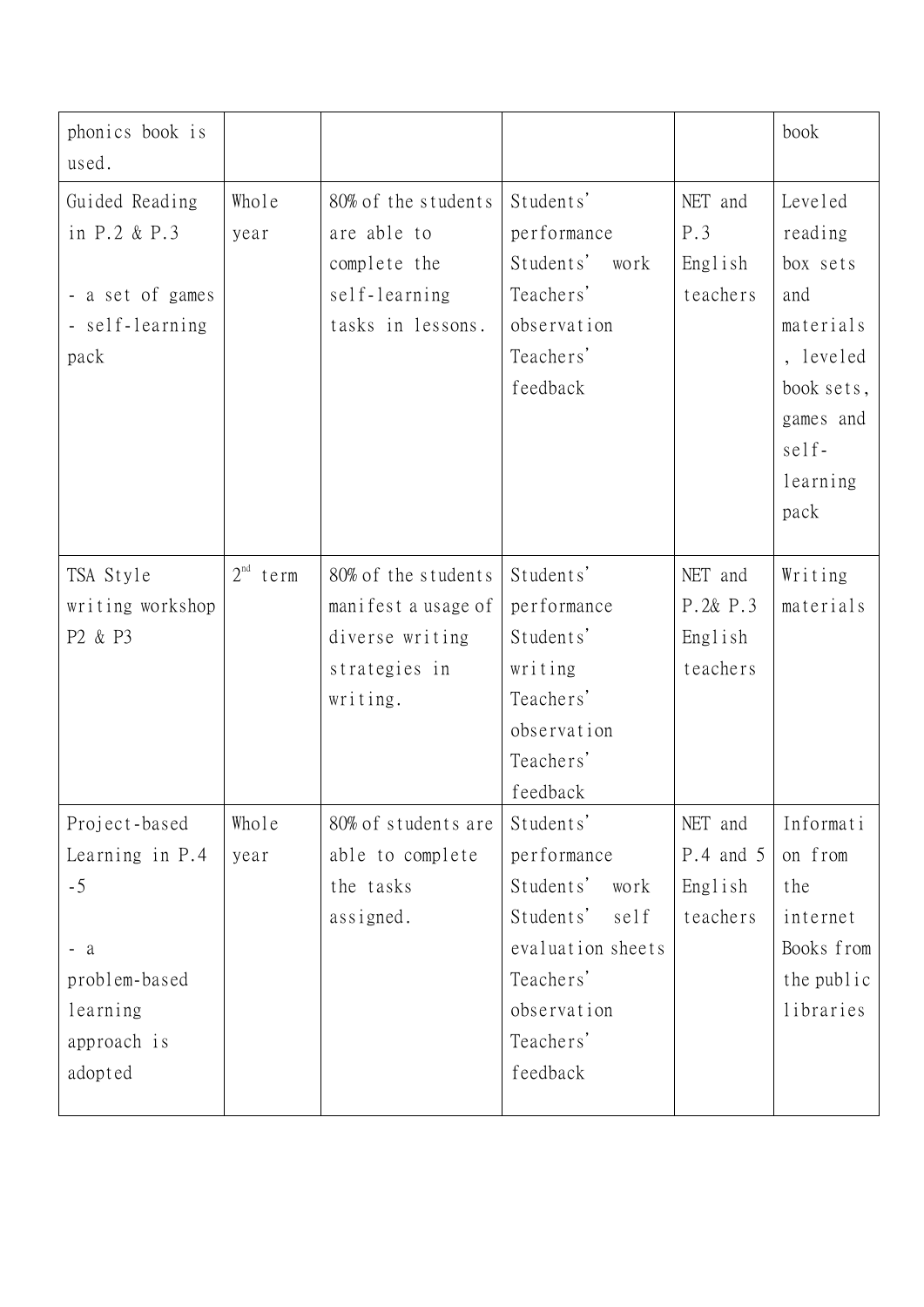| Remedial<br>Programme (IRTP)<br>in P.2 - 6<br>(withdrawal<br>mode)                                                      | Whole<br>Year | 70% of pupils show<br>improvements in<br>the four skills.                   | Students'<br>performance<br>Students'<br>work<br>Teachers'<br>observation<br>Teachers'<br>feedback | NET and<br>$P.2-6$<br>IRTP<br>teachers | Textbooks<br>, readers,<br>all kinds<br><sub>of</sub><br>worksheet<br>S /<br>exercises<br>$\sqrt{2}$ |
|-------------------------------------------------------------------------------------------------------------------------|---------------|-----------------------------------------------------------------------------|----------------------------------------------------------------------------------------------------|----------------------------------------|------------------------------------------------------------------------------------------------------|
|                                                                                                                         |               |                                                                             |                                                                                                    |                                        | workbooks                                                                                            |
| Process Writing<br>$in$ $P.6$                                                                                           | Whole<br>year | 90% of the students<br>are able to compile<br>their own year<br>books.      | Students'<br>work<br>Teachers'<br>observation<br>Teachers'<br>feedback                             | NET and<br>P.6<br>English<br>teachers  | worksheet<br>${\bf S}$ ,                                                                             |
| Reading Scheme<br>$(P.1-6)$                                                                                             | Whole<br>year | 100% of the<br>students are able<br>to hand in at least<br>one book report. | Students'<br>book<br>reports                                                                       | English<br>teachers                    | <b>Book</b><br>report<br>worksheet<br>${\bf S}$<br>Readers                                           |
| Online learning<br>$(P.1-6)$<br>- online<br>learning<br>materials<br>offered by the<br>Oxford Ready<br>English textbook | Whole<br>year | 85% of the students<br>are able to<br>complete online<br>exercises.         | Oxford Ready<br>online exercises                                                                   | English<br>teachers                    | Oxford<br>Ready<br>e-learnin<br>gplatform                                                            |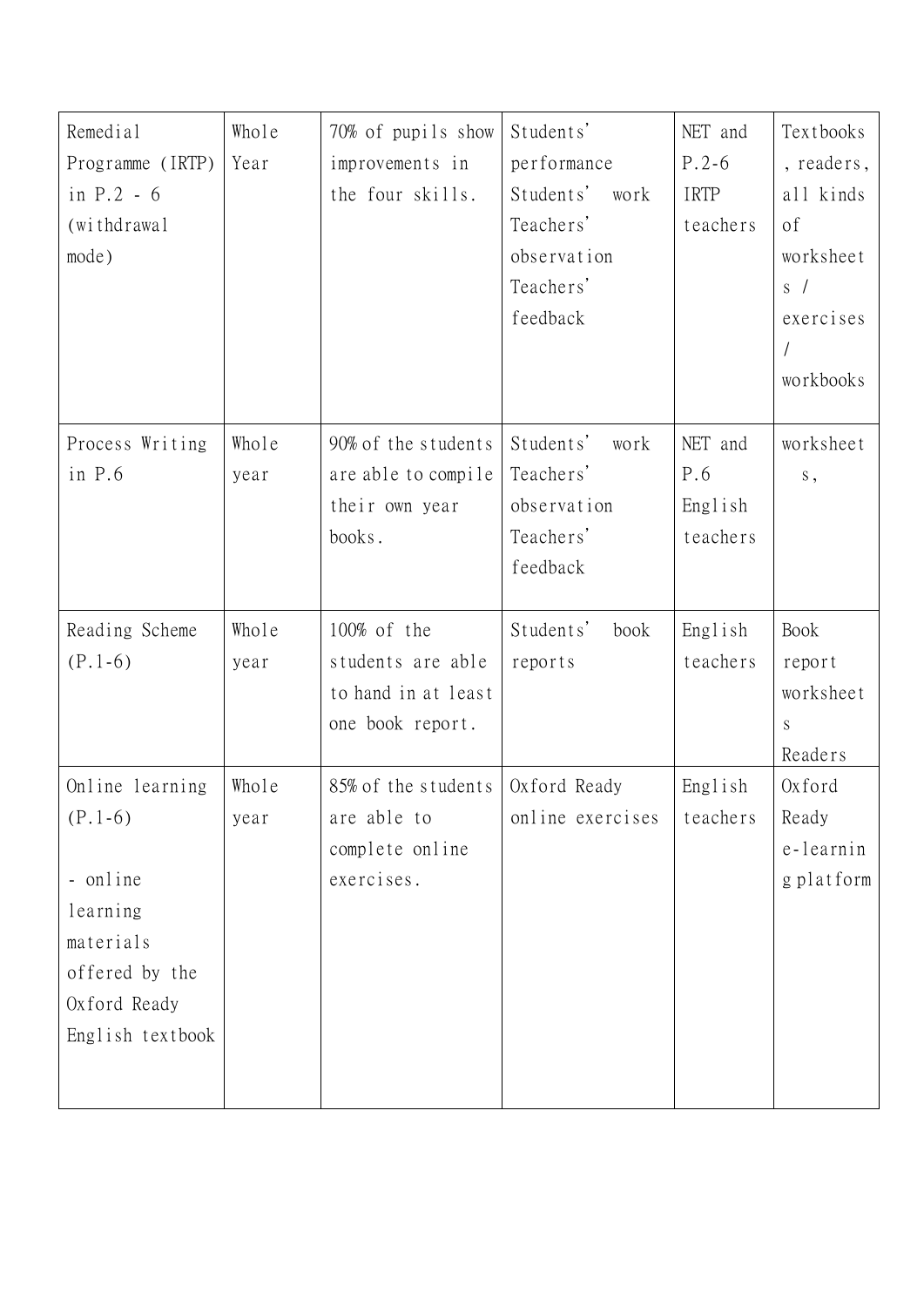| English-related | $1st$ term    | 80% of the students | <b>HKSSA</b>    | $2$ English | Selected  |
|-----------------|---------------|---------------------|-----------------|-------------|-----------|
| activites       |               | are able to attain  | adjudicators'   | teachers    | poems     |
| a. Speech       |               | a certificate from  | comments,       |             |           |
| Festival        |               | the HKSSA           | teachers'       |             |           |
| training        |               |                     | observation and |             |           |
| b. English Day  | $2^{nd}$ term | 80% of the students | feedback        | A11         | Battle of |
|                 |               | are able to         | Teachers'       | English     | the Books |
|                 |               | accomplish the      | observation     | teachers    |           |
|                 |               | tasks on English    |                 |             | Drama and |
|                 |               | Day                 |                 |             | related   |
|                 |               |                     |                 |             | exercises |
|                 |               |                     |                 |             | /games    |
|                 |               |                     |                 |             |           |
| 3 數學科           |               |                     |                 |             |           |
|                 |               |                     |                 |             |           |
| 「數學探索與研         | 全年            | 85%或以上的同學於          | 透過教師課堂上的        | 一至四年        | 各班級的      |
| 究」計劃            |               | 接受「數學探索與研           | 觀察              | 級的科任        | 探究活動      |
|                 |               | 究」的全年協助後,           |                 | 老師          | 工作紙       |
|                 |               | 成績較往年有所提            | 透過工作紙成績         |             |           |
|                 |               | 升。                  |                 |             |           |
|                 |               |                     |                 |             |           |
|                 |               | 接近90%或以上接受          |                 |             |           |
|                 |               | 協助的同學,課堂學           |                 |             |           |
|                 |               | 習活動對他們於學            |                 |             |           |
|                 |               | 習數學科有幫助。            |                 |             |           |
|                 |               |                     |                 |             |           |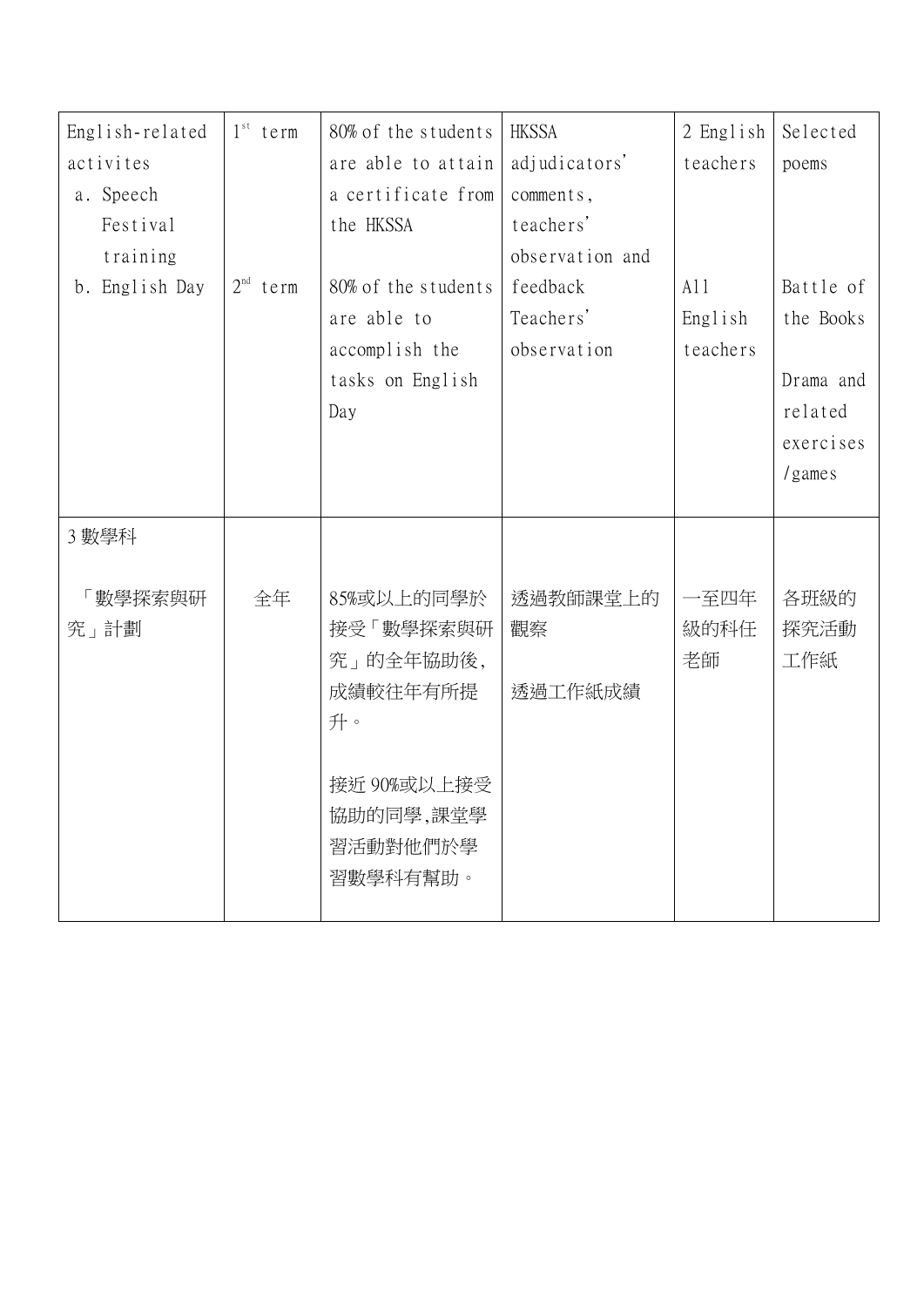| 加強學生運算技<br>巧的速度及準確<br>性 | 全年 | 80%或以上的學生能<br>夠在學期末所進行<br>的「速算題評估」中<br>取得合格的分數。                | 透過教師課堂上的<br>觀察<br>透過進行「速算題<br>評估」                 | 一至六年<br>級的科任<br>老師               | 日常的速<br>算題目(各<br>級按其須<br>要,可以簡<br>報或工作<br>紙的形式<br>進行)<br>各班級的<br>「速算評<br>估」 |
|-------------------------|----|----------------------------------------------------------------|---------------------------------------------------|----------------------------------|-----------------------------------------------------------------------------|
| 各級的數學科乘<br>數班本比賽        | 全年 | 80%或以上被抽樣接<br>受問卷調查的學生,<br>在問卷中表示這些<br>活動令學習數學變<br>得更有趣。       | 透過教師觀察<br>透過問卷調査                                  | 二至三年<br>級的科任<br>老師               | 數學比賽<br>的設定題<br>目                                                           |
| 4 常識科<br>校外參觀           | 全年 | 90%學生出席一次校<br>外參觀活動<br>90%學生在參觀後作<br>口頭報告/工作紙/<br>工作報告         | 透過教師觀察學生<br>的投入程度<br>透過口頭滙報或工<br>作紙了解學生學習<br>到的知識 | 所有科任<br>老師及教<br>師助理              | 交通工<br>具、網上資<br>源                                                           |
| 環保教育                    | 全年 | 90%學生閱讀校本製<br>作的我愛西貢小冊<br>子<br>90%四年級學生參與<br>實地考察活動及完<br>成專題研習 | 透過教師觀察學生<br>的投入程度<br>透過個人及老師評<br>估表了解學生表現         | 正副科主<br>任<br>所有科任<br>老師及教<br>學助理 | 校本<br>交通工<br>具、專題研<br>習本                                                    |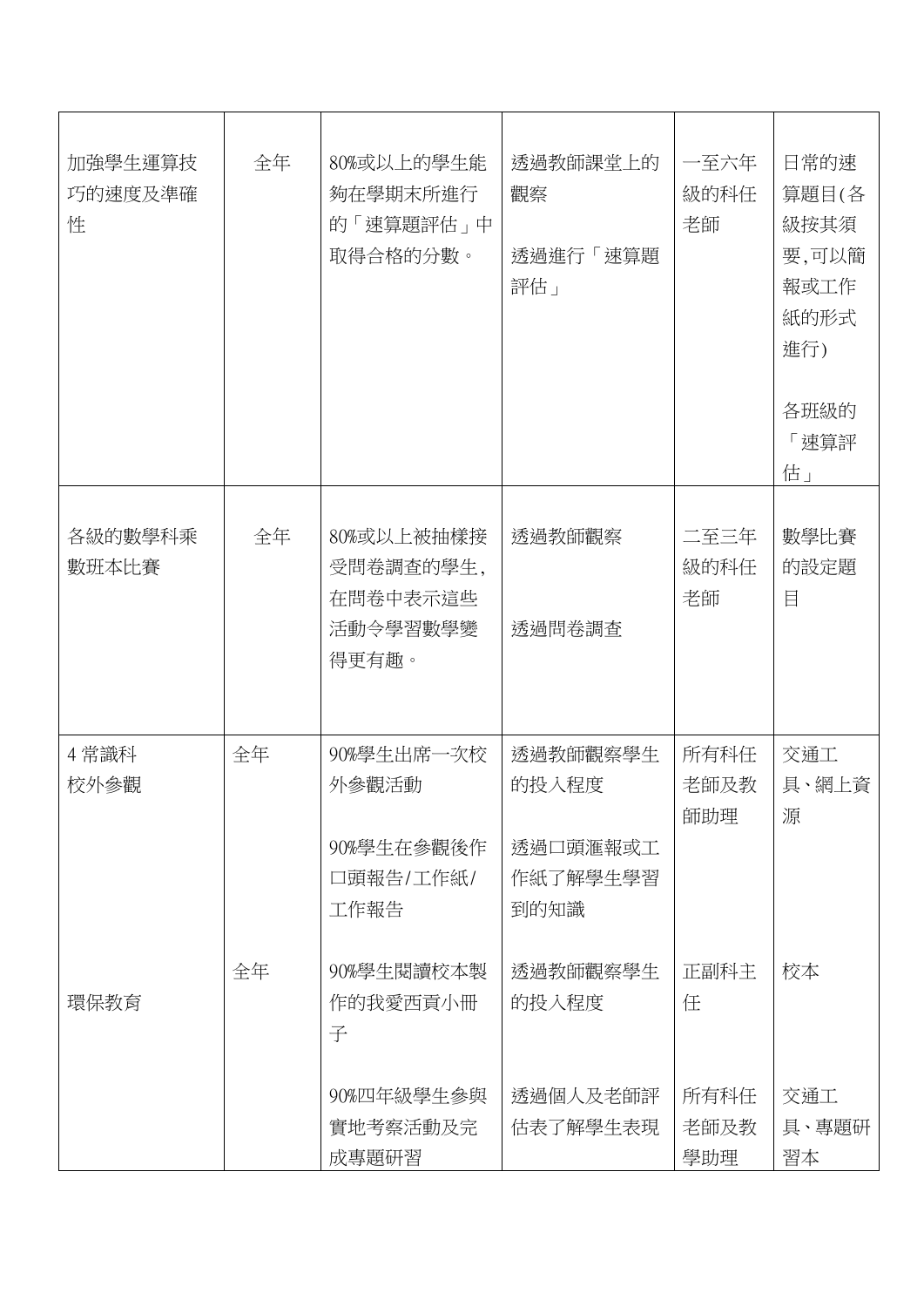|                  |    | 70%學生能參加我愛                                                          | 透過教師觀察學生                                                                         | 所有科任                | Google                                             |
|------------------|----|---------------------------------------------------------------------|----------------------------------------------------------------------------------|---------------------|----------------------------------------------------|
|                  |    | 西貢攝影比賽                                                              | 的投入程度                                                                            | 老師                  | form                                               |
|                  |    | 80%學生能觀看環保<br>壁報版內容                                                 | 透過教師觀察學生<br>的投入程度                                                                | 所有科任<br>老師          | 校本                                                 |
| 國安教育             | 全年 | 90%學生能透過課堂<br>學習《國家安全教<br>育》的八個範疇所涵<br>蓋的內容                         | 透過教師觀察或口<br>頭滙報了解學生學<br>習到的知識                                                    | 所有科任<br>老師          | 教科書及<br>培生出版<br>社資源-<br>《在常識<br>科實踐國<br>家安全教<br>育》 |
| 專題研習             | 全年 | 90%學生能完成一份<br>完整的專題研習<br>五、六年級學生每班<br>最少一組用 google<br>slide 完成專題研習  | 透過上課時匯報過<br>程及進展,了解學<br>生工作之進程<br>透過研習成果,了<br>解學生已學習的知<br>識<br>透過教師觀察學生<br>進行之情況 | 所有科任<br>老師及教<br>學助理 | 網上資源<br>專題研習<br>本                                  |
| 五至六年級小小<br>科學家計劃 | 全年 | 90%五年級及六年級<br>學生能參加西貢崇<br>真天主教學校 (中學<br>部)舉辦之小小科學<br>家計劃及出席所有<br>活動 | 透過教師觀察學生<br>的投入程度                                                                | 五、六年<br>級科任老<br>師   | 西貢崇真<br>天主教學<br>校(中學<br>部)                         |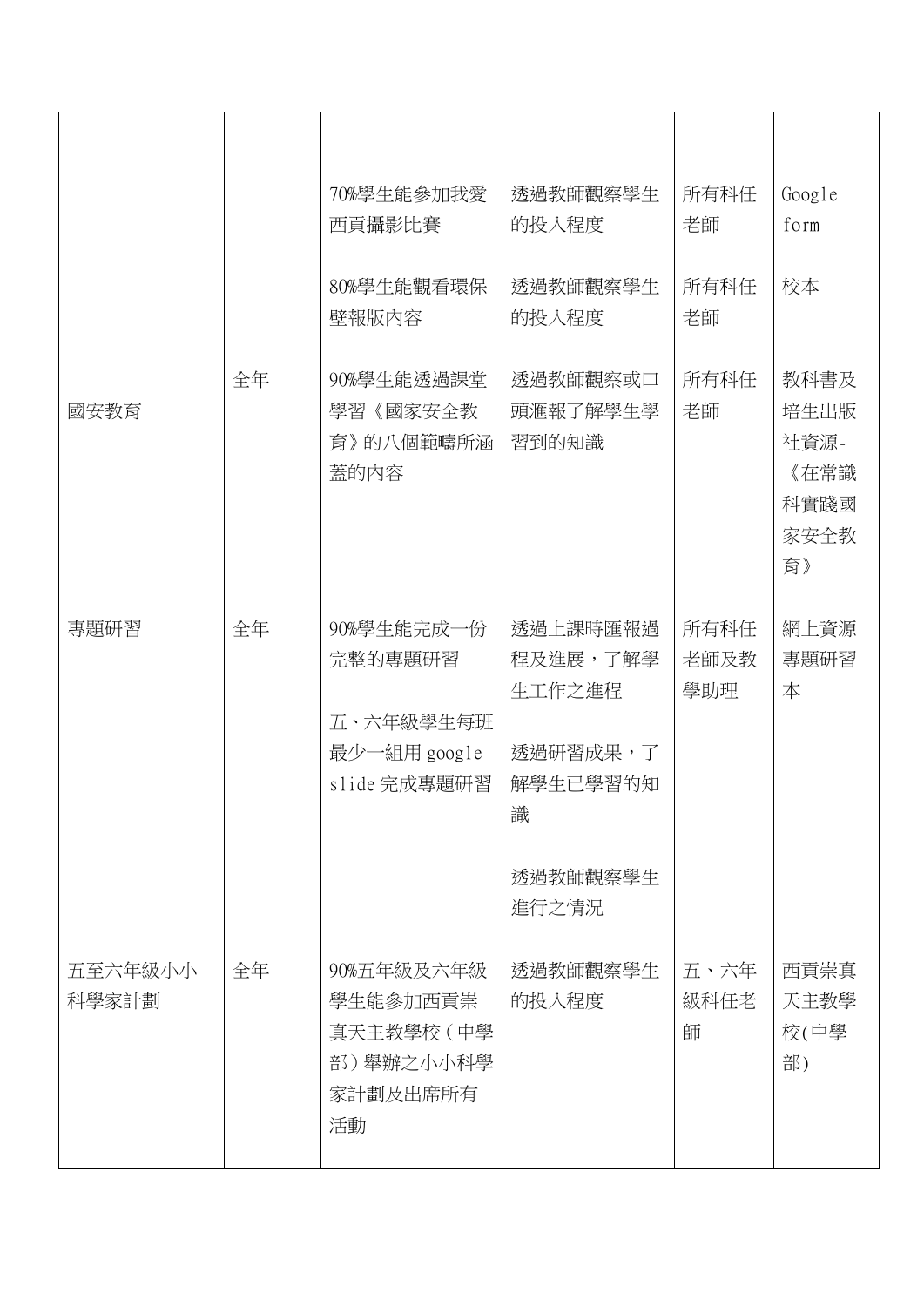| <b>STEM</b>                           | 全年          | 90%學生能完成不插<br>電編程工作紙+相關<br>不插電活動,以及<br>STEM 動手作任務(與<br>數學跨科)。 | 透過教師觀察學生<br>的投入程度            | 所有科任<br>老師 | 校本        |
|---------------------------------------|-------------|---------------------------------------------------------------|------------------------------|------------|-----------|
| 5體育科                                  |             |                                                               |                              |            |           |
| 5.1 西貢區小學<br>校際田徑/足球/<br>游泳/乒乓球比<br>賽 | $2021 - 22$ | 被挑選的學生/隊伍<br>在比賽中晉級/得獎                                        | 1.觀察表現及參與<br>程度<br>2.學生比賽成績  | 體育科老<br>師  | 體育用具      |
| 5.2 校運會                               | 12/2021     | 全校 90%學生參與                                                    | 1.觀察表現及參與<br>程度<br>2. 統計參加人數 | 全校<br>老師   |           |
| 5.3 小小運動會                             | 7/2022      | 全校 90%學生參與                                                    | 1.觀察表現及參與<br>程度<br>2. 學生比賽成績 | 體育科老<br>師  |           |
| 5.4 運動日誌                              | 全年          | 1.學生能夠定時運<br>動<br>2. 學生能夠定時完<br>整                             | 1.記錄運動日誌                     | 體育科老<br>師  | 運動日誌      |
| 5.5 體適能                               | 全年          | 地記錄運動時間<br>1.為不同體質的學<br>生<br>量度心肺功能及肌<br>肉耐力及柔軟性              | 1.觀察表現<br>2. 量化學生體適能<br>表現   | 體育科老<br>師  | 體育<br>計量器 |
| 6音樂科                                  |             |                                                               |                              |            |           |
| 6.1 音樂創作                              | $2021 - 22$ | 於各級推行創作課                                                      | 教師於課堂上觀                      | 音樂科老       | 校本        |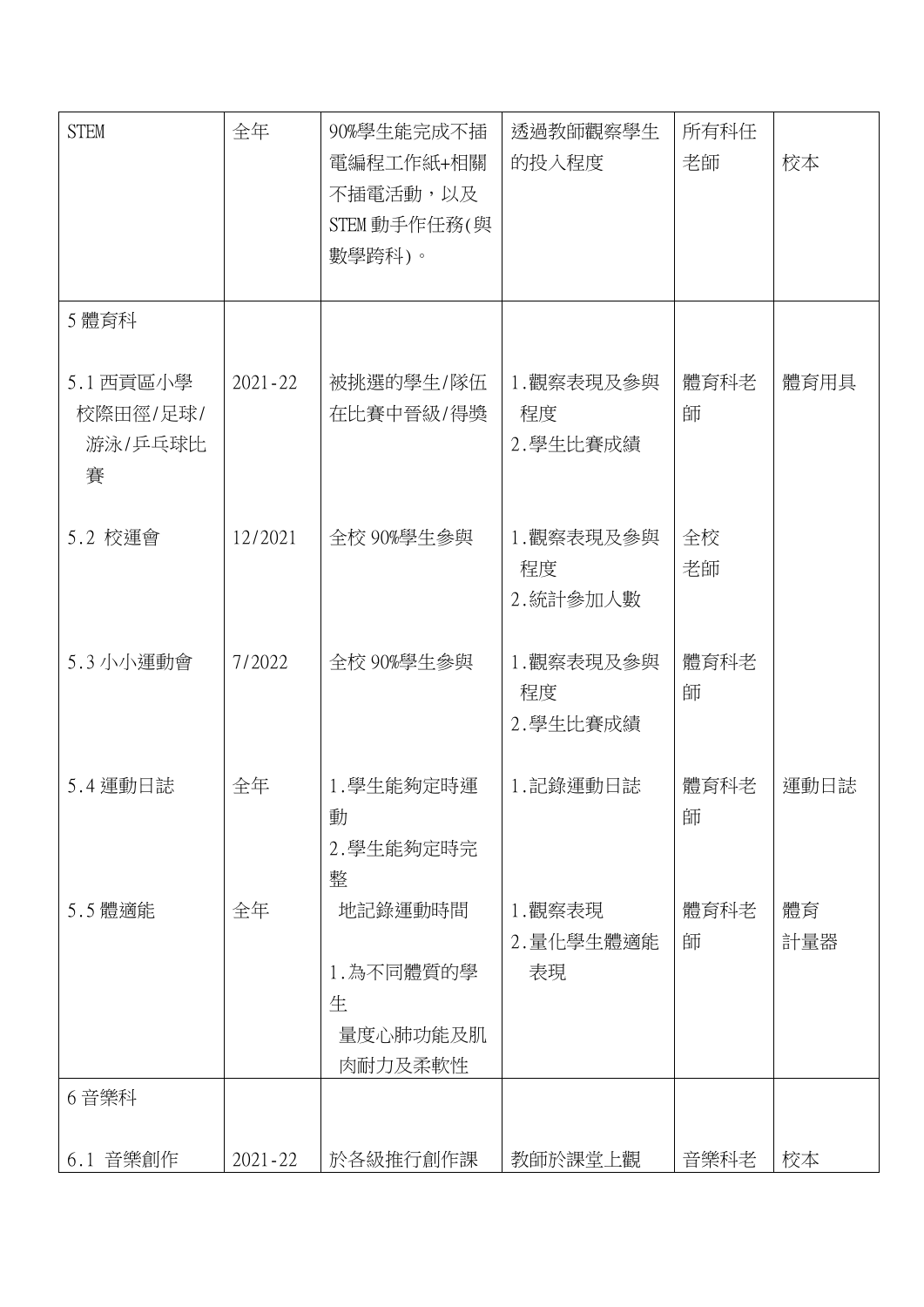| 6.2 學校音樂節                                             | $2 - 2022$  | 程,創作節奏、旋<br>律、律動等。<br>推薦學生參與校際<br>音樂節                | 察學生表現<br>學生作品之表現<br>觀察表現及參與<br>程度<br>學生比賽成績            | 師<br>音樂科老<br>師              | 校本及<br>音樂節單<br>位   |
|-------------------------------------------------------|-------------|------------------------------------------------------|--------------------------------------------------------|-----------------------------|--------------------|
| 6.3 校内歌唱比<br>賽                                        | $6 - 2022$  | 推廣歌唱文化                                               | 觀察表現及參與<br>程度                                          | 音樂科老<br>師                   | 校本                 |
| 6.4 增設<br>seaboard ·<br>xkey · lighpad m<br>block 等教學 | $2021 - 22$ | 於音樂課程增添觸<br>控科技樂器體驗                                  | 觀察表現及參與<br>程度                                          | 音樂科老<br>師                   | 校本<br>及外聘服<br>務    |
| 7 視藝科<br>7.1<br>校内、校外活動及<br>比賽                        | 全年          | 按活動 / 比賽要求<br>而推薦學生參與或<br>全校參與<br>(參與程度達 80%或<br>以上) | 學生在課堂的表<br>現、學生作品之表<br>現推薦參與活動/<br>比賽,以活動/比賽<br>準則評定獎項 | 視藝科主<br>任及<br>P1-P6科<br>任老師 | 校本及校<br>外組織團<br>體  |
| 7.2<br>藝術展覽參觀                                         | 日期待定        | 推薦課堂及作品表<br>現較佳的學生或全<br>校學生參與。                       | 學生投入的表現,<br>以及評賞作品、交<br>流意見的態度                         | 視藝科主<br>任                   | 藝術館<br>/ 流動藝<br>術館 |
|                                                       |             | (投入及參與程度達<br>90%或以上)                                 |                                                        |                             |                    |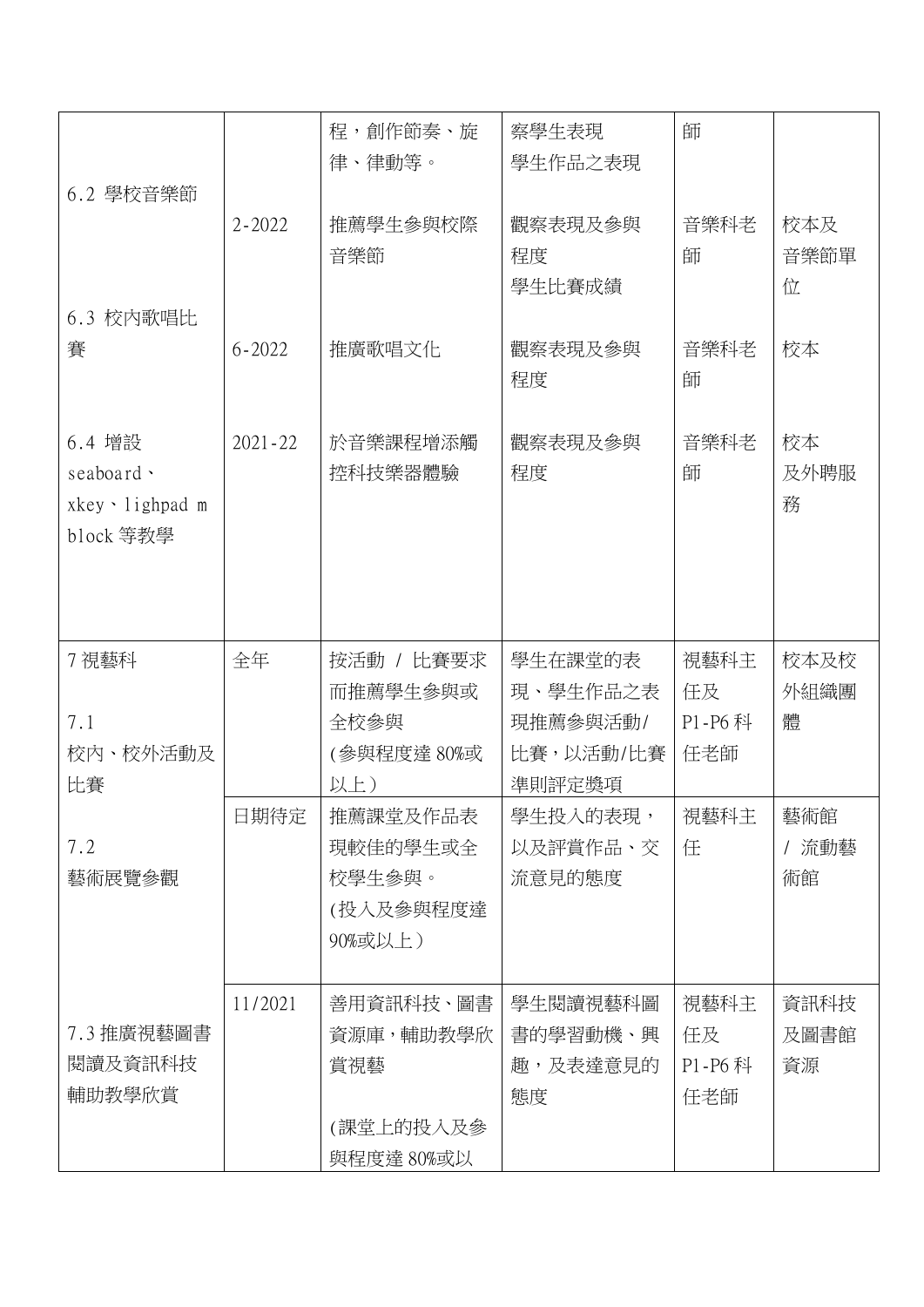|                                                         |                      | $\pm$ )                                                                        |                                                                                  |                             |                     |
|---------------------------------------------------------|----------------------|--------------------------------------------------------------------------------|----------------------------------------------------------------------------------|-----------------------------|---------------------|
| 7.4 STEM<br>教學計劃                                        | 下學期                  | 視藝科編入了 P5-P6<br>的 STEM 課程:學生<br>學習應用<br>THINKERCAD 設計 3D<br>立體作品。<br>(課堂上的投入及參 | 觀察學生的學習動<br>機、興趣及作品的<br>表現                                                       | 視藝科主<br>任及<br>P5-P6科<br>任老師 | 校本及校<br>外團體組<br>織   |
|                                                         |                      | 與程度達 80%或以<br>$\pm$ )                                                          |                                                                                  |                             |                     |
| 8 普通話科<br>8.1 朗誦節比賽訓<br>練                               | 10/2021              | 1. 預計挑選約12以<br>培訓並都能參與比<br>賽。<br>2.<br>80%參與比賽人<br>數能獲取優良<br>成績。               | 1. 觀察表現及參<br>與<br>程度;<br>2. 發音正確、吐字<br>清晰;<br>3. 用恰當的語<br>調、表情、目光、<br>聲量。        | 佘莉娜                         | 大會誦材                |
| 8.2 加強普通話拼<br>音認讀 (P.5-6)                               | 9/2021               | 65%的學生能拿到小<br>測的合格成績。                                                          | 工作紙的表現                                                                           | 各班科任<br>老師                  | 聲韻母<br>卡、歌曲、<br>工作紙 |
| 8.3 普通話聲、韻<br>母的認讀<br>$(P.3-4)$                         | $9/2021 -$<br>7/2022 | 90%以上的學生能全<br>部掌握。<br>1. 能積極參與這項                                               | 小測(口試)的表<br>現                                                                    | 各班科任<br>老師<br>各班科任          | 聲韻母<br>卡、歌曲、<br>工作紙 |
| 8.4 下學期普通話<br>分組活動<br>$(P.1-2;$<br>$P.3-4;$<br>$P.5-6)$ | $4/2022 -$<br>6/2022 | 活動的同學達<br>$80\%$<br>2. 達標者 50%。                                                | 各組所選的方式來<br>設計評估方式,如<br>按題目計分或師生<br>參與打分等。分班<br>進行比賽,鼓勵全<br>校學生積極參與,<br>積極參與者予以小 | 老師                          | 電腦<br>投影機<br>工作紙    |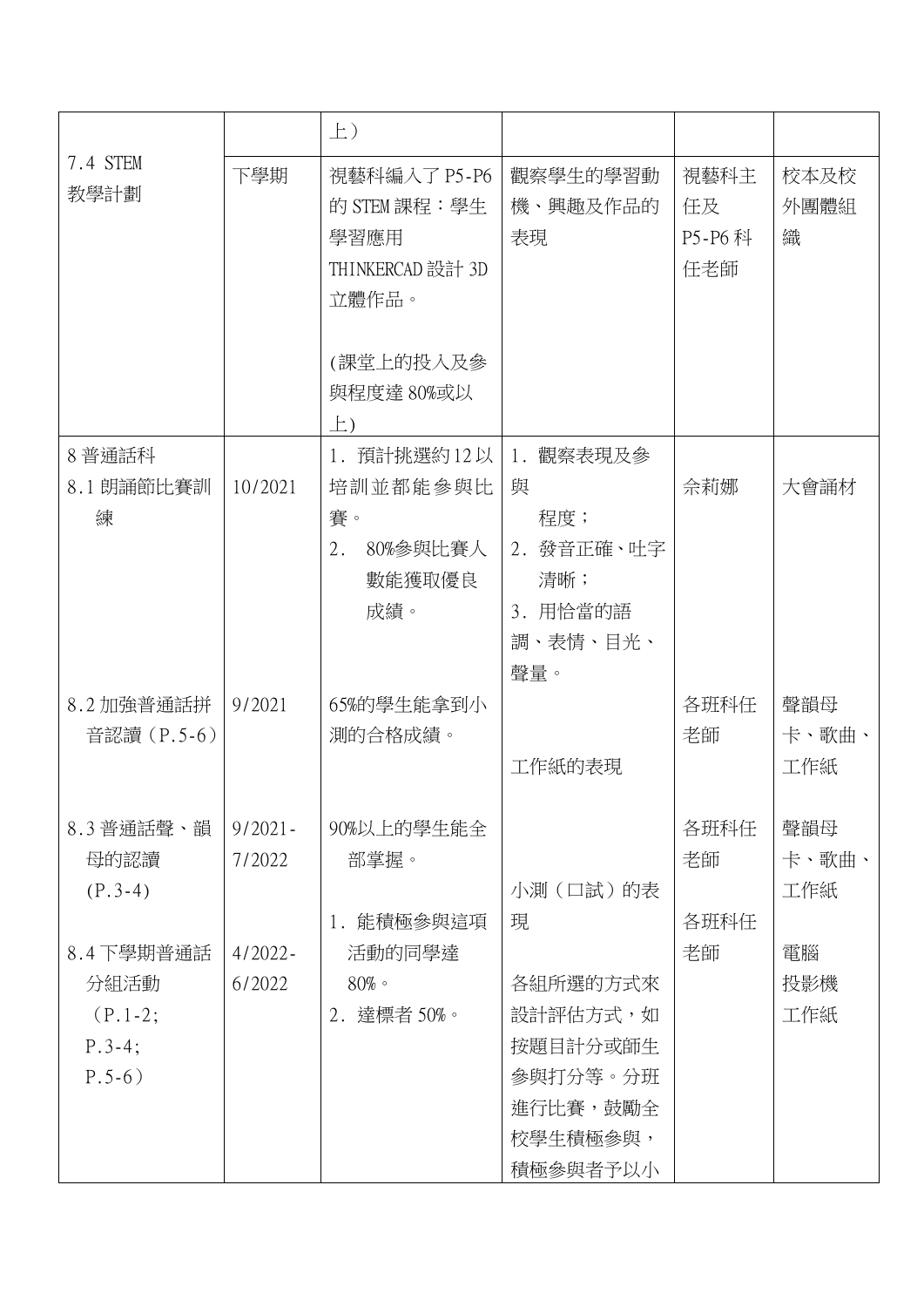|            |              | 80%-95%的普通話大 | 禮物鼓勵。         | 各班科任 |       |
|------------|--------------|--------------|---------------|------|-------|
|            | $9/2021 -$   | 使能参與科任給予     |               | 老師   |       |
| 8.5 普通話大使培 | 7/2022       | 的活動:如早會協     | 觀察表現及參與程      |      |       |
| 訓計劃        |              | 助、小老師教讀、問    | 度。            |      |       |
|            |              | 答比賽等。        |               |      |       |
|            |              |              |               |      |       |
|            |              | 50%-60%的同學能參 |               | 普通話大 | 例如:朗讀 |
|            | $2/2022 -$   | 與攤位玩卡遊戲,並    |               | 使    | 古詩、粵普 |
| 8.6 加強普通話  | 6/2022       | 嘗試讀出有關的詞     | 1. 觀察學生參與     | 科任老師 | 對比、文通 |
| 知識攤位       |              | 語。           | 人數及表現;        |      | 工具、水果 |
|            |              |              | 2. 訪問普通話大     |      | 名稱等   |
|            |              | 鼓勵全校(至少      | 使。            | 普通話大 | 詞卡。   |
|            | 6/2022       | 80%-95%)的同學能 |               | 使    | 各樓層貼  |
| 8.7 普通話週   |              | 參與所有活動。      | 通過與學生交<br>1.  | 科任老師 | 詞卡    |
| (普通話早會、    |              |              | 談,觀察學生的說      |      |       |
| 普通話攤位遊     |              |              | 話能力。          |      |       |
| 戲、聽歌填詞比    |              |              | 2. 觀察學生與學     |      |       |
| 賽)         |              | 100%的學生三至六   | 生之間對話情況。      | 中文科科 | 必答題及  |
|            | 6/2022       | 年級能參與。       |               | 任    | 搶答題簡  |
| 8.8 普通話知識跨 |              |              | 1. 訪問老師學生的    | 普通話科 | 報     |
| 科問答比賽(將於   |              |              | 表現;           | 科任   | 獎狀    |
| 期末考後與中文    |              |              | 2.觀察學生的表      |      |       |
| 科跨科進行)     |              | 1. 10%的學生能挑  | 現。            | 施卓君  | 電腦    |
|            | $2/2022 - 6$ | 選或編寫中外故      |               |      | 平板電腦  |
| 8.9 普通話話劇興 | /2022        | 事劇本          |               |      | 投影機   |
| 趣小組        |              | 2. 90%的學生能參  | 1. 教師和學生共     |      | 錄影機   |
|            |              | 與表演。         | 同評選每組的        |      | 工作紙   |
|            |              | 3. 每個興趣班有    | 優點和改善之        |      |       |
|            |              | 20%的學生能不     | 處。            |      |       |
|            |              | 用看劇本就能表      | 評選原則:語言<br>2. |      |       |
|            |              | 演。           | 應用流暢性、動       |      |       |
|            |              |              | 作、感情的表        |      |       |
|            |              |              | 達、合作性         |      |       |
|            |              |              | 2. 教師和學生共     |      |       |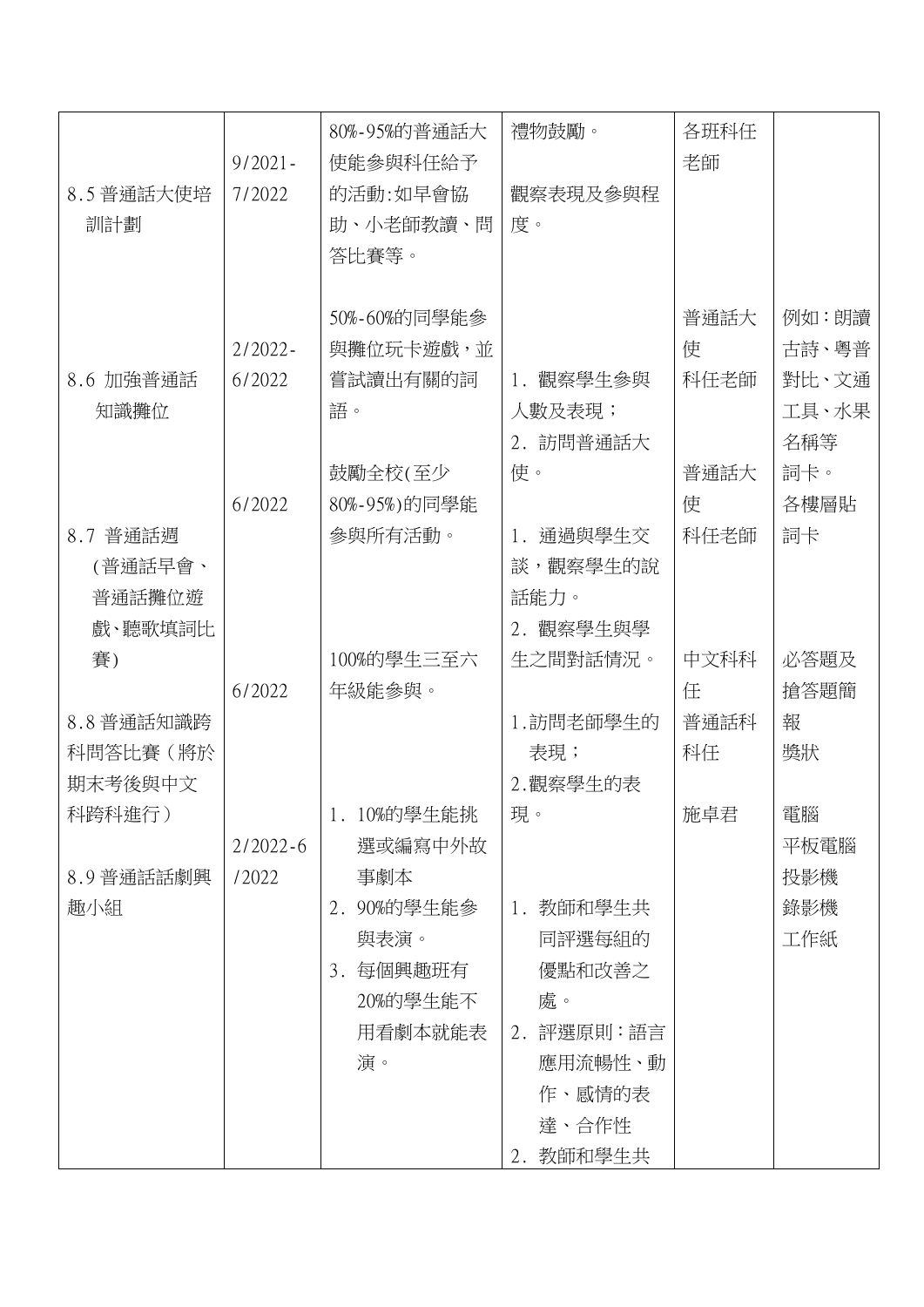|                |        |                             | 同評選表現優   |                 |                |
|----------------|--------|-----------------------------|----------|-----------------|----------------|
|                |        |                             | 秀的個別學生。  |                 |                |
| 8.10認識傳統節      |        | 90%的學生能認識傳                  |          |                 |                |
| 日詞彙            |        | 統節日詞彙                       |          | 普通話科            | 電腦             |
| 8.10.1 中秋用語    |        |                             |          | 科任              | 簡報             |
| 齊齊讀(9          |        |                             | 觀察表現及參與程 |                 | 投影機            |
| 月)             | 9/2021 |                             | 度。       |                 |                |
| 8.10.2 齊來說賀    |        |                             |          |                 |                |
| 語              | 1/2022 |                             |          |                 |                |
| 9 ICT/編程科      |        |                             |          |                 |                |
|                |        |                             |          |                 |                |
| 9.1            |        |                             |          |                 |                |
| 繼續加強學生運        |        |                             |          |                 |                |
| 用資訊科技學習        |        |                             |          |                 |                |
| 的能力:           |        |                             |          |                 |                |
| 9.1.1 在全學年一    |        |                             |          |                 | 各級技能           |
| 至六年級推行電        |        |                             | 檢視技能評估清  |                 | 訓練建議           |
| 腦操作技能訓         |        | 70-80% 學生能夠在                | 單、各級試卷記  | 科任老師            | (見教師科          |
| 練,聚焦發展學生       | 全年     | 技能考核中取得及                    | 錄、各班級學生習 | 及科主任            | 務工作手           |
| 應用電腦工作的        |        | 格成績                         | 作文件夾及登分記 |                 | 冊)、學生          |
| 技能             |        |                             | 錄        |                 | 問卷             |
| 9.1.2 推行(再)    |        |                             |          |                 |                |
| 修訂校本課程,按       |        |                             |          |                 | 電腦室壁           |
|                |        | 90%教師對課程內容                  |          |                 |                |
| 學生興趣及能<br>力,運用 |        | 感到滿意;                       | 科務會議檢討、教 | 五 / 六 年<br>級科任老 | 報板、教科<br>書、平板電 |
| TINKERCAD 在五及  | 全年     | 大部分學生都喜歡                    | 師觀察、學生自評 | 師及科主            | 腦、校本           |
| 六年級進行 3D打      |        | 上電腦課                        | 問卷       | 任               | STEM 發展        |
| 印教學,發展學校       |        |                             |          |                 | 計劃             |
|                |        | 六年級教師及學生                    |          |                 |                |
| STEM 教育        |        | 對使                          |          |                 |                |
| 9.1.3 運用安卓     |        | APP<br><b>INVENTOR</b><br>用 |          |                 |                |
| 及蘋果平板電腦        |        | /SCRATCH 進行編程               | 教師觀察、學生自 | 六年級科            |                |
| 進行 APP         | 全年     | 教學感到滿意                      | 評問卷      | 任及科主            |                |
| INVENTOR/      |        |                             |          | 任               |                |
| SCRATCH 編程教學   |        |                             |          |                 |                |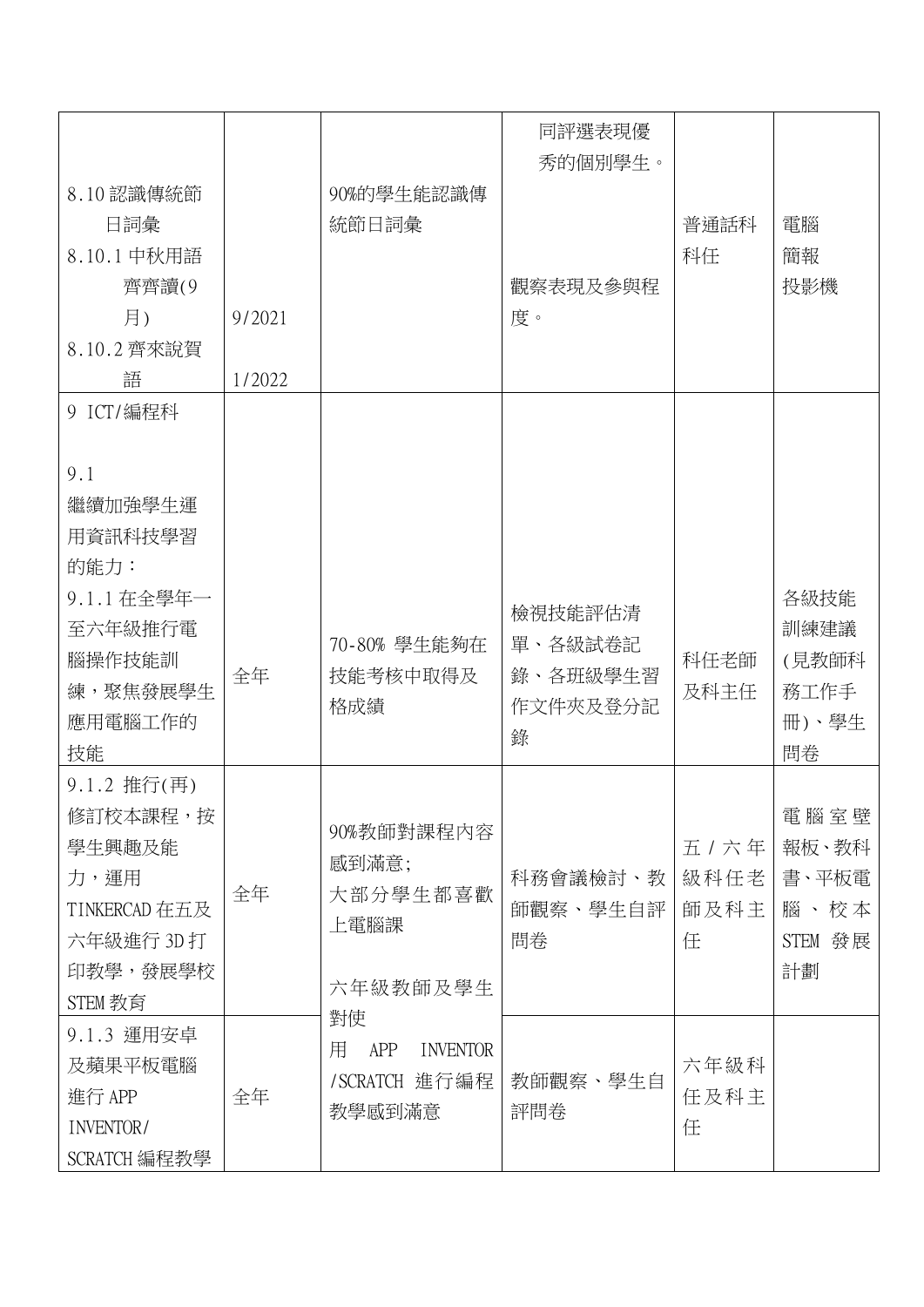| 9.2<br>持續發展學校編<br>程/STEM 教育:                                        |     |                                                                          |                                                         |                    |                                                                |
|---------------------------------------------------------------------|-----|--------------------------------------------------------------------------|---------------------------------------------------------|--------------------|----------------------------------------------------------------|
| 9.2.1 配合學校編<br>程教育發展,加強<br>鼓勵科任老師參<br>加有關編程及培<br>養學生資訊科技<br>素養的課程   | 全年  | 科主任/科任出席有<br>關培養學生資訊科<br>技 素 養 的 課 程;<br>五、六年級科任老師<br>互相分享與校本的<br>編程教學資源 | 科主任/科任老師<br>報讀課程                                        | 科任老師<br>及科主任       | 向科任繼<br>續發送教<br>育局資訊                                           |
| 9.2.2 擬訂 ICT/編<br>程學科課程框架                                           | 下學期 | 根據編程教育統籌<br>指示完成                                                         | 課程框架文件                                                  | 副校長、<br>科主任及<br>科任 | 課程框架                                                           |
| 9.3 推行(再)修訂<br>電腦校本課程:                                              |     | 85-90%教師能夠按                                                              |                                                         |                    | 教科書、進                                                          |
| 9.3.1 繼續在所有<br>年級課節滲透資<br>訊科技素養的元<br>素                              | 全年  | 照進度完成教學計<br>劃:<br>70-80%學生能夠在<br>上下學期考試的知<br>識及技能部分得到<br>滿意成績            | 課堂觀察、學生作<br>品、工作紙、學生<br>自評問卷;檢視各<br>級進度表、試卷記<br>錄及登分紙記錄 | 科任老師<br>科主任        | 度表、教學<br>網上教學<br>資源(DRPC<br>Family,<br>HKedcity)<br>、學校試<br>題庫 |
| 9.3.2 鼓勵學生<br>運用電子書及出<br>版社的網上資源<br>在餘暇時進行自<br>主學習                  | 全年  | 70-80%學生在課堂<br>以外使用網上學習<br>平台                                            | 學生自評問卷                                                  | 科主任                | PC<br>DR<br>學<br>Family<br>習平台學<br>生戶口                         |
| 9.4 招募資訊科<br>技大使,透過老師<br>與學生及同學之<br>間(對象:一至四<br>年級)互相交流,<br>認識編程及體驗 | 下學期 | 80%對資訊科技大使<br>對編程活動的興趣<br>有提升並對服務工<br>作感到滿意                              | 教師/學生觀察、統<br>計參活動人數                                     | 科主任                | 板 電<br>平<br>腦、教師參<br>考書、學<br>具、工作<br>紙、教師及<br>學生問卷             |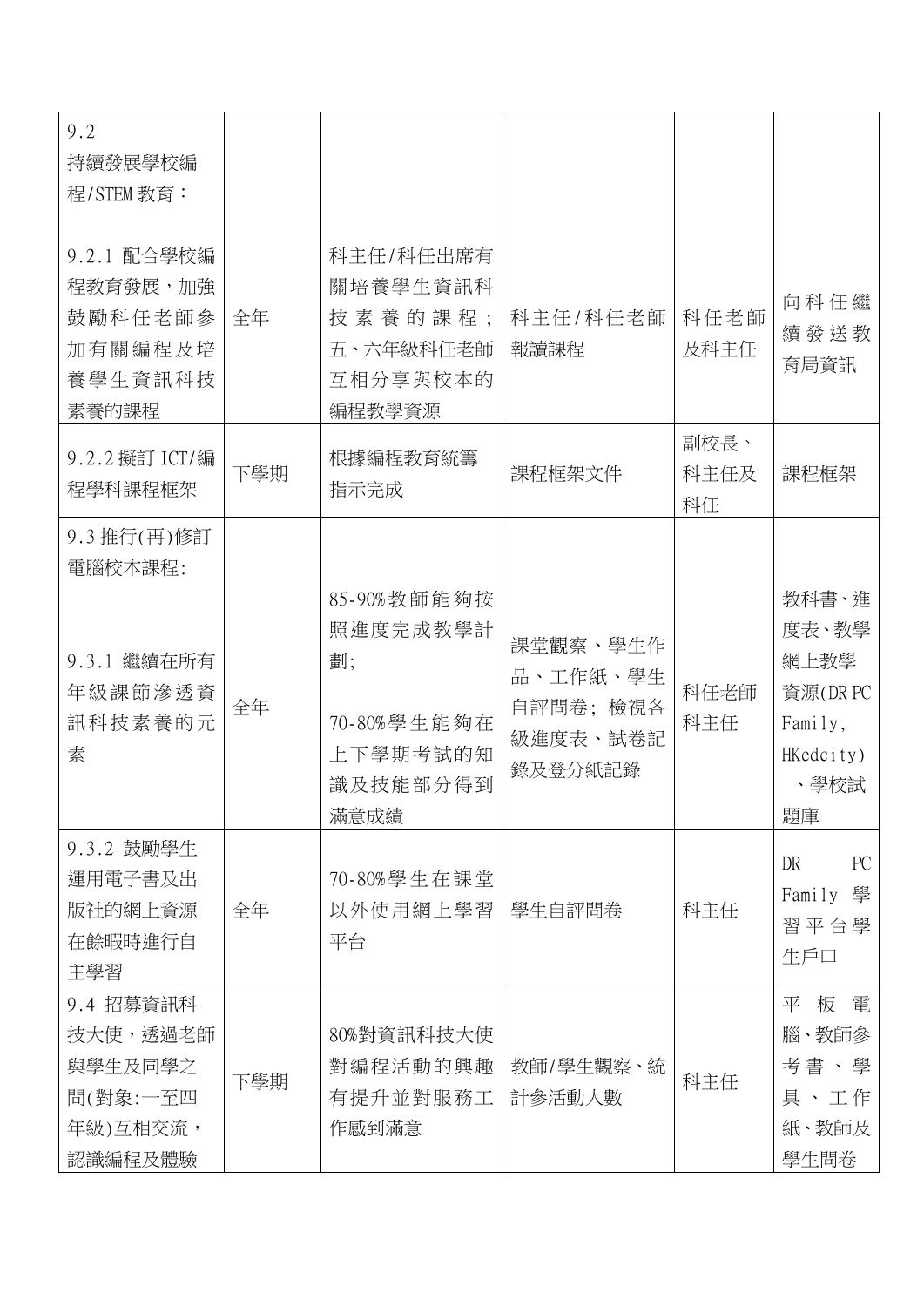| 日常生活與編程<br>有關的科技                                   |    |                                                                                                             |                                                                                                                         |              |                                       |
|----------------------------------------------------|----|-------------------------------------------------------------------------------------------------------------|-------------------------------------------------------------------------------------------------------------------------|--------------|---------------------------------------|
| 9.5 下學期舉行中<br>英文打字比賽                               | 6月 | 大部分同學積極投<br>入打字比賽活動(包<br>括: 英文鍵盤輸入<br>法及中文鍵盤手寫/<br>速成輸入法)                                                   | 教師觀察、學生作<br>品                                                                                                           | 科任老師<br>及科主任 | Drpcfamil<br>y 網上資<br>源、<br>電腦室       |
| 9.6持續運用訓輔<br>組全校性獎勵計<br>劃及學校現有資<br>源,科任老師鼓勵<br>學生: | 全年 | 大部分學生能夠遵<br>守電腦室使用守則-<br>遵守電腦室使用守<br>則(例如: 協助學校<br>維持電腦室的良好<br>狀態)及建立每星期<br>電腦課能夠攜帶教<br>科書上課的習慣和<br>攜帶教科書上課 | 教師觀察                                                                                                                    | 科任老師         | 獎勵貼紙/<br>卡、學生個<br>人書箱                 |
| 9.7 鼓勵老師分享<br>教材及促進專業<br>交流                        | 全年 | 科任老師在學科組><br>資訊科技>教學資源<br>/學生習作的資料夾<br>内存放有關資源                                                              | 科任老師檢視資料<br>夾                                                                                                           | 科任老師<br>及科主任 | 伺服器資<br>料夾                            |
| 10 圖書課                                             | 全年 | *增加學生對閱讀課<br>外書的興趣。<br>*掌握基本閲讀策<br>略,促進「從閲讀<br>中學習」。<br>*透過「閲讀歷程檔<br>案 ,鼓勵學生大量<br>閲讀不同類型的書<br>籍。            | *圖書課配合中英<br>文科,透過教授閲<br>讀技巧,加強學生<br>閲讀的能力,並推<br>動中英文閲讀廣泛<br>計劃。<br>*透過網上學習及<br>閲讀平台,培養學<br>生建立閲讀的習<br>慣,促進「從閲讀<br>中學習」。 | 圖書館<br>主任    | 課外圖<br>書、刊物、<br>閲讀歷程<br>檔案、校本<br>圖書課程 |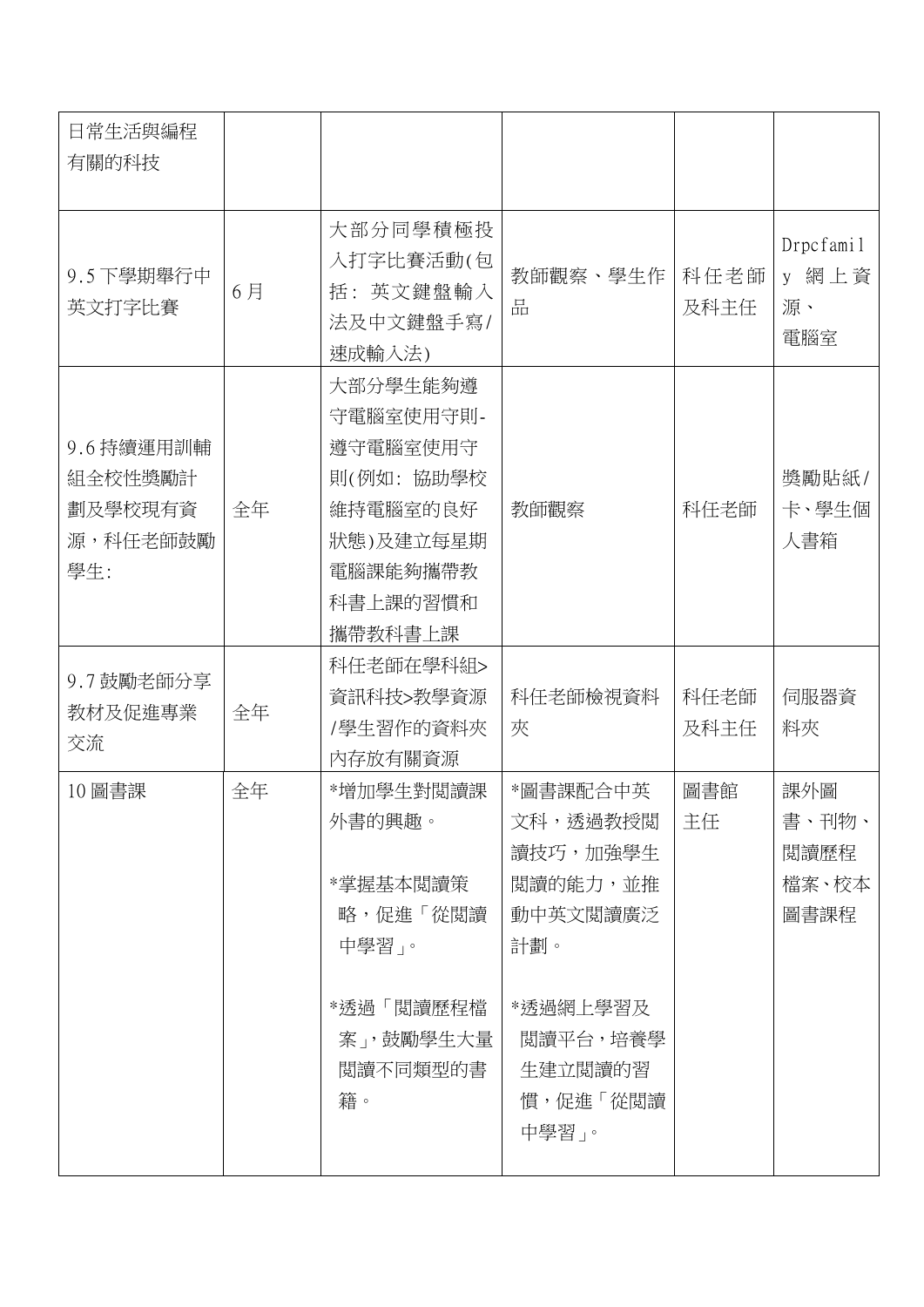|            |     |                        | *針對個別差異,指<br>導學生完成閱讀<br>歷程檔案,設基本<br>級及挑戰級。<br>*配合其他學科的<br>需要,提供主題式<br>的閲讀材料。<br>*於世界閲讀日及<br>其他日子舉辦閲<br>讀活動,促進學生<br>多閲讀,並讓成閱<br>讀的習慣。<br>*透過 「故事爸媽培<br>訓工作坊」,讓家長<br>掌握講故事的技<br>巧。在家中陪伴子<br>女有效地閲讀,更<br>可以到校當義工,<br>到課室為學生説故<br>事。 |             |             |
|------------|-----|------------------------|----------------------------------------------------------------------------------------------------------------------------------------------------------------------------------------------------------------------------------|-------------|-------------|
| 11 資優教育    | 上學期 | 80%相關老師認為在<br>教學滲入資優教育 | 收集老師的意見。                                                                                                                                                                                                                         | 資優教育<br>發展統 | 教科書,<br>作業, |
| 11.1 持續發展  |     | 元素, 更能提升學              |                                                                                                                                                                                                                                  | 籌,三年        | 工作紙,        |
| (常識科)      |     | 生的學習動機, 令              |                                                                                                                                                                                                                                  | 級常識科        | 電子科技        |
| 繼續採用已滲入    |     | 課堂更有創意和更               |                                                                                                                                                                                                                                  | 老師          | 產品          |
| 資優教育元素的    |     | 豐富。                    |                                                                                                                                                                                                                                  |             | 海報          |
| 學與教資源,優化   |     |                        |                                                                                                                                                                                                                                  |             |             |
| 三年級上學期常    |     |                        |                                                                                                                                                                                                                                  |             |             |
| 識科 3A 冊部分課 |     |                        |                                                                                                                                                                                                                                  |             |             |
| 題。         |     |                        |                                                                                                                                                                                                                                  |             |             |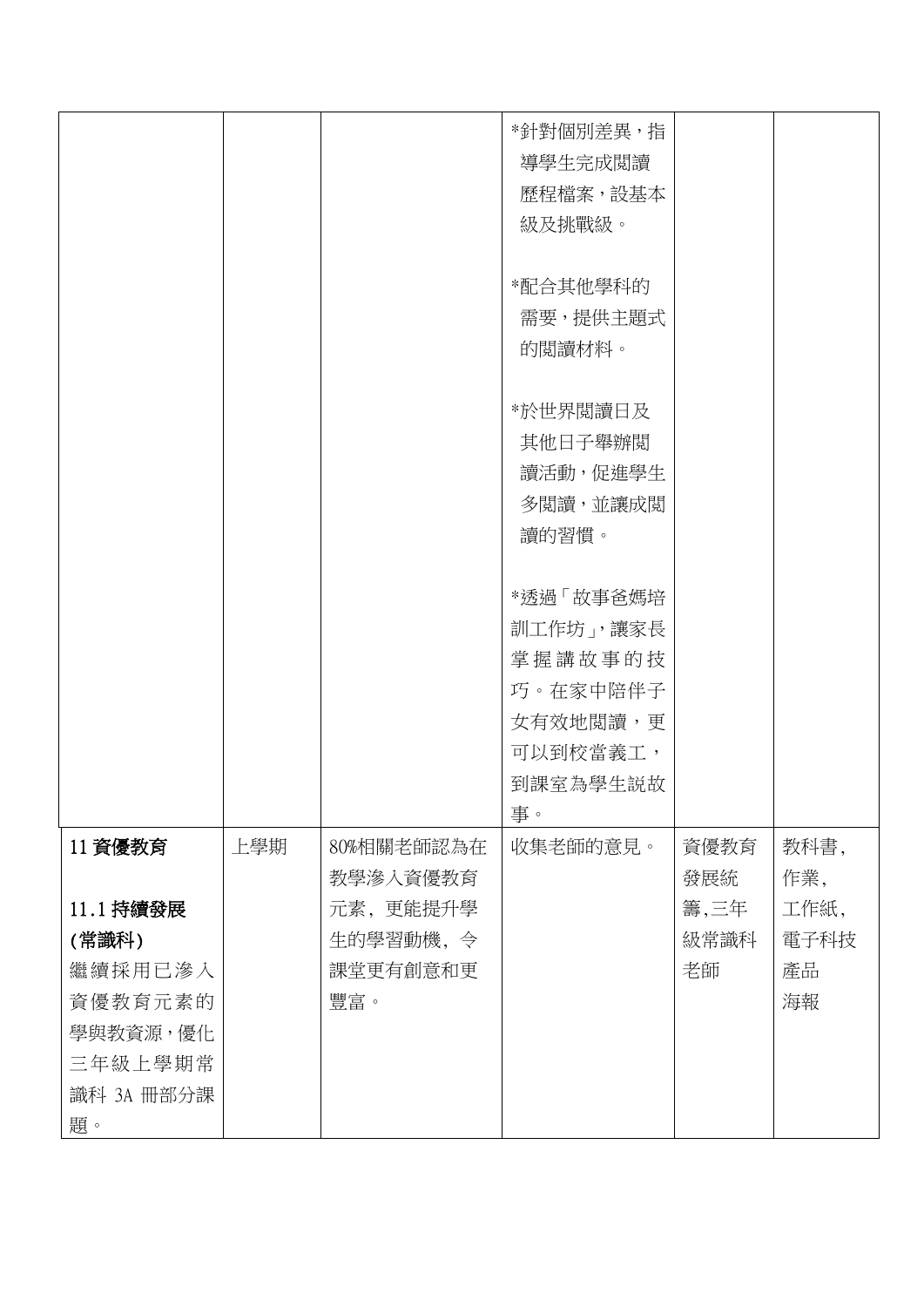| 11.2 全班式課研<br>(常識科)<br>推行校本資優教<br>育第一層全班式<br>課研,以三年級的<br>常識科優化教學<br>為課研焦點。      | 上學期 | 80%相關老師認為在<br>教學滲入資優教育<br>元素, 更能提升學<br>生的學習動機, 令<br>課堂更有創意和更<br>豐富。                 | 收集老師的意見。 | 資優教育<br>發展統<br>籌,三年<br>級常識科<br>老師,<br>常識科正<br>/副科主<br>任 | 教科書,<br>作業,<br>工作紙,<br>電子科技<br>產品       |
|---------------------------------------------------------------------------------|-----|-------------------------------------------------------------------------------------|----------|---------------------------------------------------------|-----------------------------------------|
| 11.3 優化資優教 上學期<br>育元素的學與教<br>資源 (常識科)<br>三年級常識科老<br>師透過共同備<br>課,優化原有教學<br>資源。   |     | 80%相關老師認為此<br>模式可強化學生的<br>跨課程學習能力,豐<br>富他們的學習經歷。                                    | 收集老師的意見。 | 資優教育<br>發展統<br>籌,三年<br>級常識科<br>老師                       | 教科書,<br>作業,<br>工作紙,<br>電子科技<br>產品       |
| 11.4 資優教育策<br>略經驗分享會<br>(常識科)<br>邀請三年級常識<br>科老師在科組會<br>議與其他級別常<br>識科老師作簡短<br>分享 | 上學期 | 80%相關老師認為<br>在分享會中, 可以<br>分享經驗心得, 更<br>$\overline{f}$<br>解學生的不同特質,<br>提升學與教的成<br>效。 | 收集老師的意見。 | 資優教育<br>發展統<br>籌,常識<br>科老師,<br>常識科正<br>/副科主<br>任        |                                         |
| 11.5 持續發展<br>(英文科)<br>繼續採用已滲入<br>資優教育元素的<br>學與教資源,繼續<br>優化五年級下學<br>期英文科其一課<br>題 | 上學期 | 80%相關老師認為在<br>教學滲入資優教育<br>元素,更能提升學<br>生的學習動機, 令<br>課堂更有創意和更<br>豐富。                  | 收集老師的意見。 | 資優教育<br>發展統<br>籌,五年<br>級英文科<br>老師                       | 教科書,<br>作業,<br>工作紙,<br>電子科技<br>產品<br>海報 |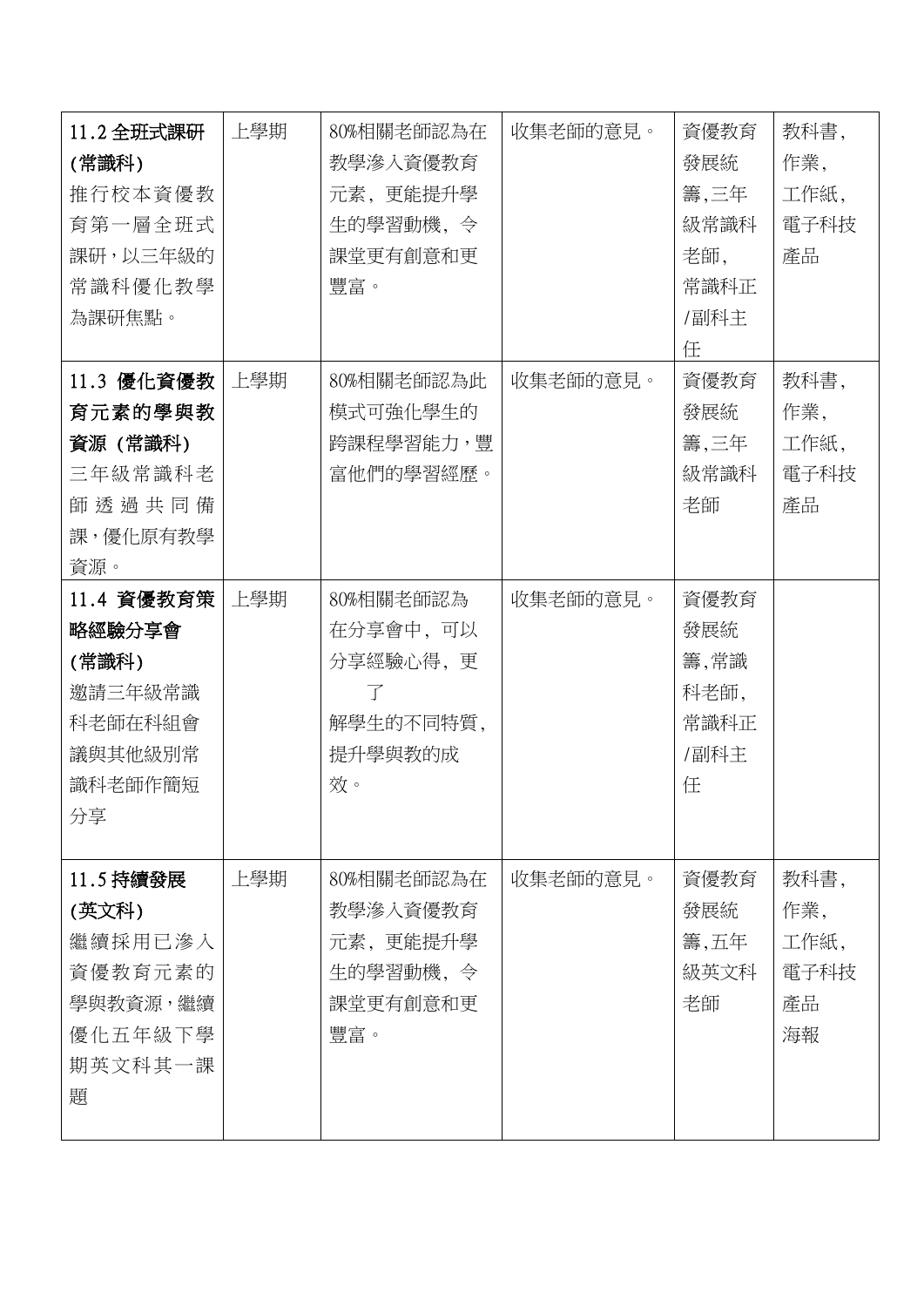| 11.6 全班式課研<br>(英文科)<br>推行校本資優教<br>育第一層全班式<br>課研,以五年級下<br>學期的英文科優<br>化教學為課研焦<br>點。          | 下學期 | 80%相關老師認為在<br>教學滲入資優教育<br>元素, 能令課堂更<br>有創意和更豐富。                             | 收集老師的意見。           | 資優教育<br>發展統<br>籌,五年<br>級英文科<br>老師,                | 教科書,<br>作業,<br>工作紙,<br>電子科技<br>產品<br>海報 |
|--------------------------------------------------------------------------------------------|-----|-----------------------------------------------------------------------------|--------------------|---------------------------------------------------|-----------------------------------------|
| 11.7 優化資優教  <br>育元素的學與教<br>資源 (英文科)<br>五年級英文科老<br>師透過共同備<br>課,優化原有教學<br>資源。                | 下學期 | 80%相關老師認為在<br>教學滲入資優教育<br>元素, 能令課堂更<br>有創意和更豐富。                             | 收集老師的意見。           | 資優教育<br>發展統<br>籌,五年<br>級英文科<br>老師,                | 教科書,<br>作業,<br>工作紙,<br>電子科技<br>產品       |
| 11.8 資優教育策<br>略經驗分享會<br>(英文科)<br>邀請五年級英文<br>科老師在科組會<br>議與其他級別英<br>文科老師作簡短<br>分享            | 下學期 | 80%相關老師認為<br>在分享會中, 可以<br>分享經驗心得, 更<br>$\top$<br>解學生的不同特質,<br>提升學與教的成<br>效。 | 收集老師的意見。           | 資優教育<br>發展統<br>籌、英文<br>科老師,<br>英文科正<br>/副科主<br>任  |                                         |
| 11.9 香港資優學<br>苑課程<br>提名在中文、英<br>文、數學、科學中<br>具傑出表現或極<br>高潛能的小四至<br>小六學生接受香<br>港資優學苑的培<br>訓。 | 全年  | 80%被香港資優學苑<br>取錄的學生對資優<br>學苑的課程感興趣<br>和覺得有幫助。                               | 訪問家長和學生對<br>培訓的意見。 | 資優教育<br>發展統<br>籌,小四<br>至小六<br>中、英、<br>數、常科<br>任老師 |                                         |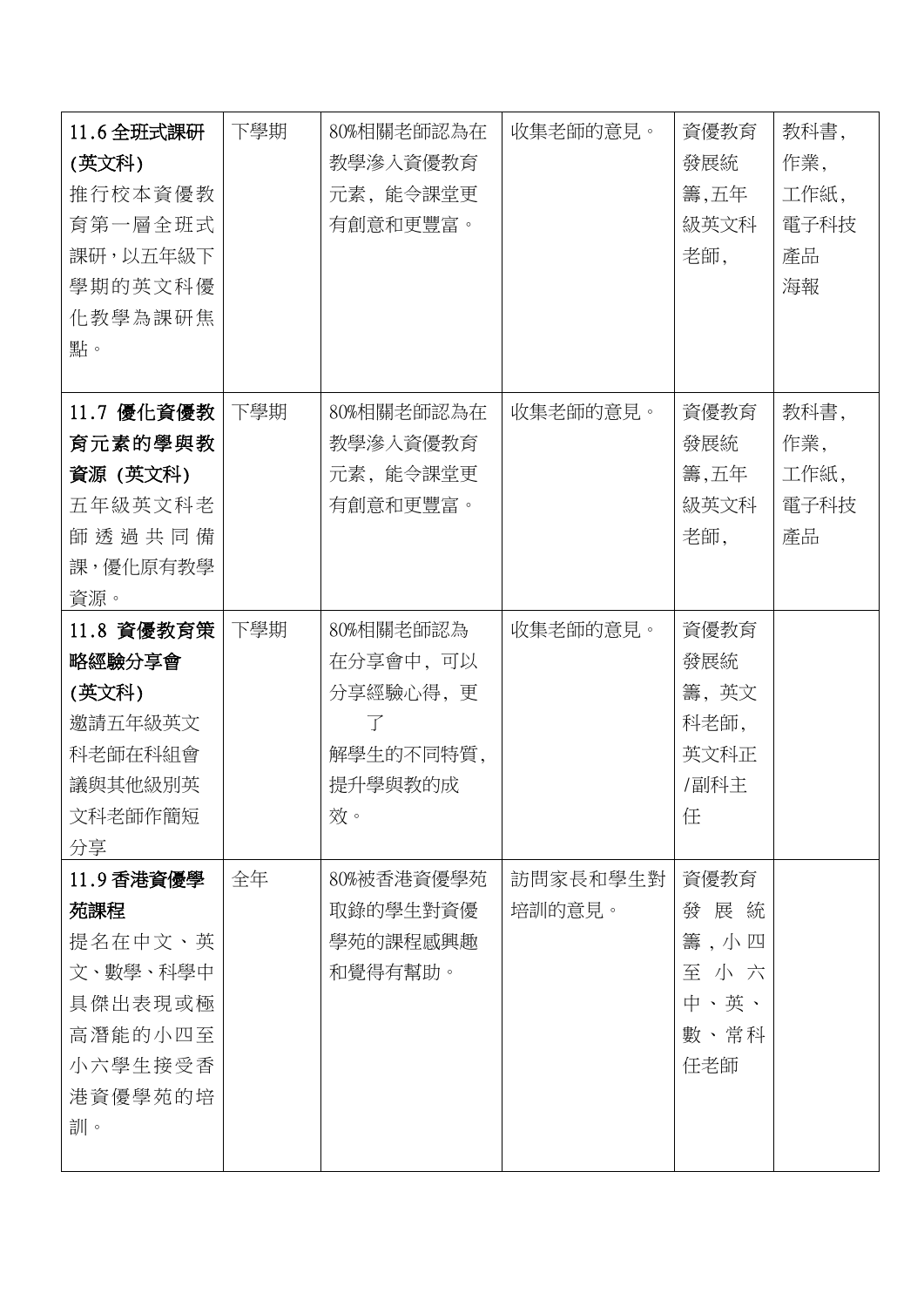| 11.10 校本資優<br>課程<br>奧數課程<br>挑選在數學方面<br>有傑出表現的小<br>四至小六學生接<br>受奧數培訓,並安<br>排他們參加數學<br>奧林匹克比賽。     | 全年 | 80%或以上的同學於<br>接受奧數培訓後,成<br>績有所提升。               | 訪問老師在課堂上<br>的觀察和查閱學生<br>的成績表現。 | 資優教育<br>發展統<br>籌.<br>張芝鍵<br>數學科正<br>/副科主<br>任    | 平板電腦                      |
|-------------------------------------------------------------------------------------------------|----|-------------------------------------------------|--------------------------------|--------------------------------------------------|---------------------------|
| 11.11 香港中文大  <br>學小學生普通話<br>水平測試。<br>挑選在普通話方<br>面有傑出表現的<br>小四至小五學<br>生,安排他們參加<br>上述普通話水平<br>測試。 | 全年 | 70%或以上同學的表<br>現能在比賽中取得<br>承認。                   | 透過比賽評判頒發<br>給學生的證書作評<br>估。     | 資優教育<br>發展統<br>籌,普通<br>話科主任<br>及<br>香港中文<br>大學職員 | 香港中文<br>大學資源<br>學校電腦<br>室 |
| 11.12 資優教育參<br>考書籍<br>提供與資優教育<br>有關的書籍給相<br>關老師參考。(可<br>適用於課堂或課<br>後活動)。                        | 全年 | 80%相關老師認為資<br>優教育參考書籍可<br>以擴闊其專業視野,<br>豐富其教學內容。 | 訪問老師的意見                        | 資優教育<br>發展統<br>籌,相關<br>老師                        | 資優教育<br>參考書籍              |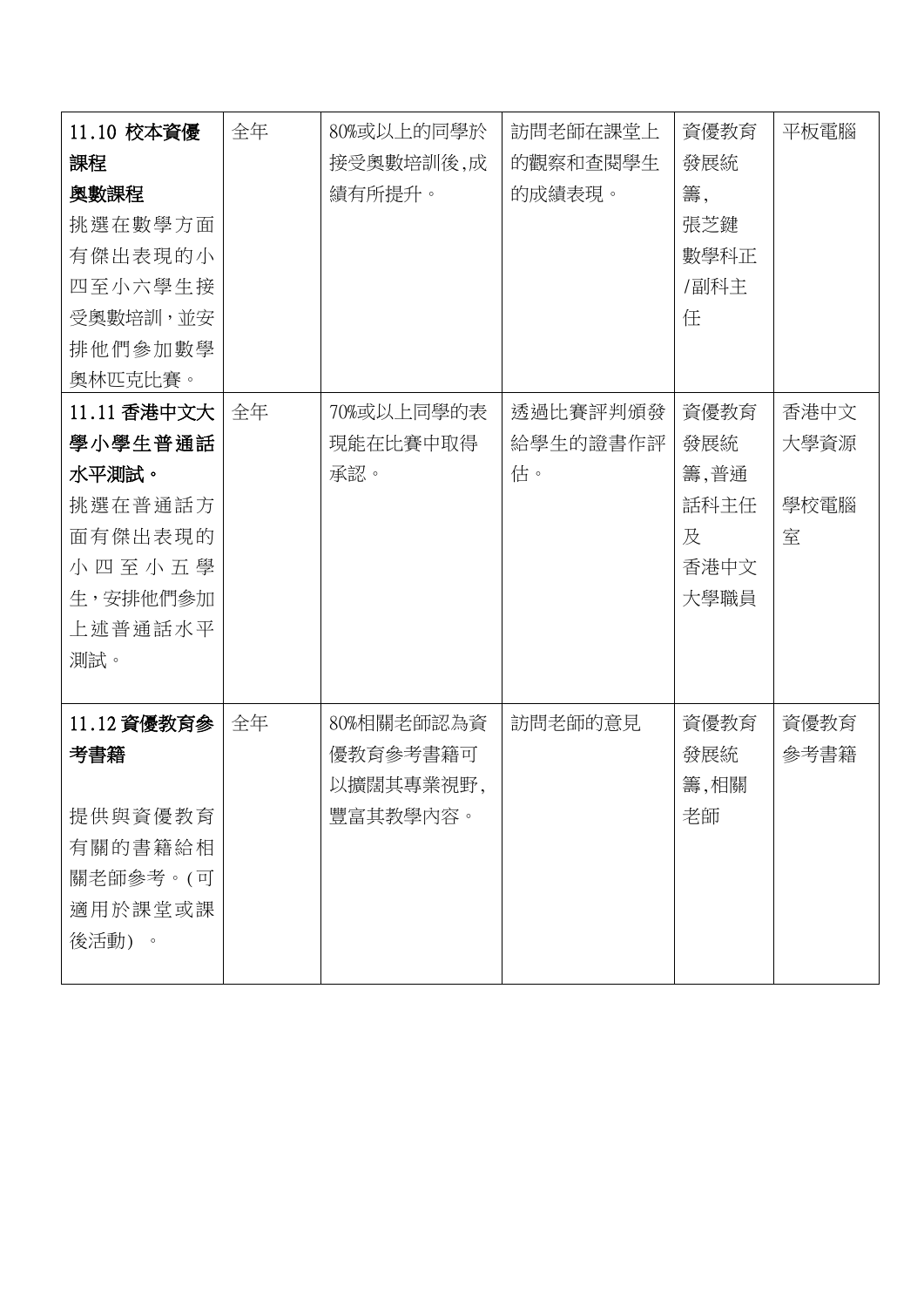#### 關注事項二:推動國家安全教育

| 策略工作                                                                                        | 時間表 | 成功指標                                       | 評估方法        | 負責人                  | 所需資源 |
|---------------------------------------------------------------------------------------------|-----|--------------------------------------------|-------------|----------------------|------|
| 10)成立<br>「維護國<br>家安全及<br>國家安全<br>教育」工作<br>小組負責<br>策劃及統<br>籌有關政<br>策                         | 全年  | 成立各個負責推行國<br>民教育的小組、其小組<br>成員及所負責的工作<br>範疇 | 校務會議檢討      | (校長、<br>李穩基)         |      |
| 10.1)完<br>善校舍管<br>理機制及<br>程序:<br>$10.12)$ 檢<br>視學校的<br>展示字句<br>或物件有<br>可否涉及<br>危害國家<br>安全法。 | 全年  | 達標指數:100%                                  | 定期觀察及審<br>查 | (校長、                 |      |
| 10.13)租<br>借校園設<br>施時,租<br>借人要簽<br>署聲明,<br>不會違反<br>國家安全<br>教育的各<br>項指引。                     | 全年  | 達標指數:100%                                  | 定期觀察及審<br>査 | 李穩基、<br>鍾婉媚、<br>鍾秀婷) |      |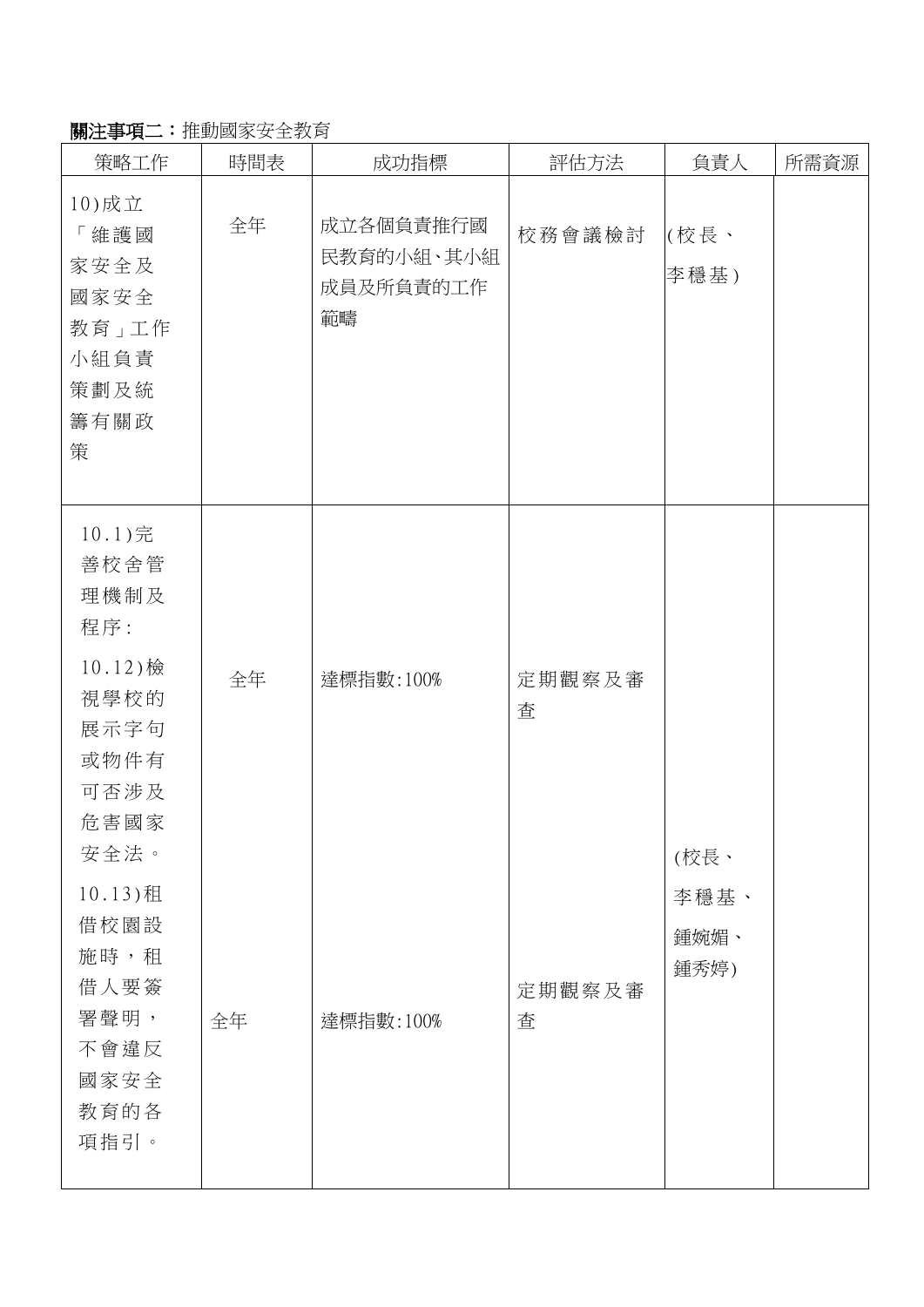| 10.14) 定期<br>檢視圖書館<br>藏書,每年盤<br>五月至七月<br>點,覆核書<br>目、作者及内<br>容,確保書籍<br>不會涉及危<br>害國家安全 | 達標指數:100% | 定期觀察及審<br>査 |                   |  |
|--------------------------------------------------------------------------------------|-----------|-------------|-------------------|--|
| 的信息。<br>10.2) 人事管                                                                    |           |             |                   |  |
| 理:                                                                                   |           |             |                   |  |
| 10.21)透過<br>學校行政手<br>全年<br>冊,向學校各<br>級人員清楚<br>說明學校對<br>其職責及操<br>守的要求和<br>期望          | 達標指數:100% | 校務會議檢討      | (校長及<br>所有教<br>師) |  |
| 10.22) 就以<br>購買服務形<br>式聘用的非<br>全年                                                    | 達標指數:100% | 校務會議檢討      | (校長及              |  |
| 教學人員(包<br>括專責人員                                                                      |           |             | 所有教<br>師)         |  |
| 例如學校社                                                                                |           |             |                   |  |
| 工、言語治療<br>師、教練、興                                                                     |           |             |                   |  |
| 趣班導師                                                                                 |           |             |                   |  |
| 等),於*招標                                                                              |           |             |                   |  |
| 文件或服務                                                                                |           |             |                   |  |
| 合約中列明                                                                                |           |             |                   |  |
| 其工作表現                                                                                |           |             |                   |  |
| 和操守須符<br>合要求                                                                         |           |             |                   |  |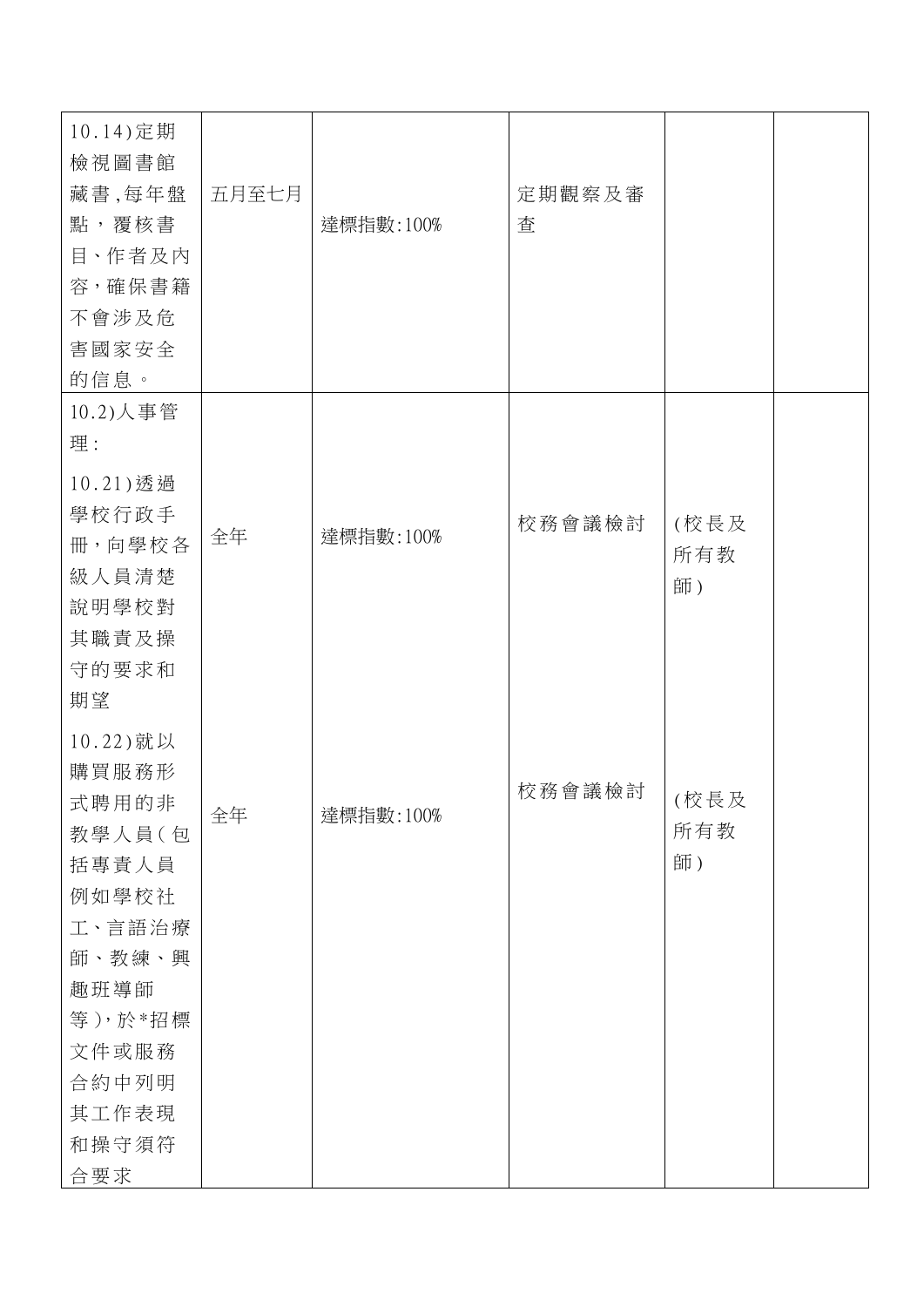| 10.3)教職員<br>培訓:<br>10.31)透過<br>教育局舉辦<br>的培訓課、講<br>座或研討,持<br>續推動教職<br>員接受適當<br>的國家安全<br>教育培訓。 | 全年 | 達標指數:80-90%                                                                    | 校務會議檢討                                                | (校董會<br>成員、校<br>長)  |  |
|----------------------------------------------------------------------------------------------|----|--------------------------------------------------------------------------------|-------------------------------------------------------|---------------------|--|
| 10.32)鼓勵<br>校董會成員<br>參與教育局<br>舉辦的培訓<br>課程,增進對<br>國家安全的<br>認識。                                | 全年 | 達標指數:80%                                                                       |                                                       |                     |  |
| 12 課程發展                                                                                      | 全年 | 透過教育局中國語<br>文課程第二語言架<br>構,為非華語學童<br>制定適切的學習框<br>架,增升學習中文<br>的興趣。<br>推動編程教育,讓學生 | 利用評估工具<br>統計數據為非<br>華語學童制定<br>適切的學習課<br>程。<br>以常識科、數學 | 課程發<br>展主任<br>常識科、數 |  |
|                                                                                              |    | 掌握編程技巧,以面對<br>數碼經濟時代。                                                          | 科、電腦科為骨<br>幹,分階段推行<br>編程教學                            | 學科,電腦<br>科科任        |  |
|                                                                                              |    | 安排時段,讓教師把其                                                                     | 安排教師在會                                                | 全體                  |  |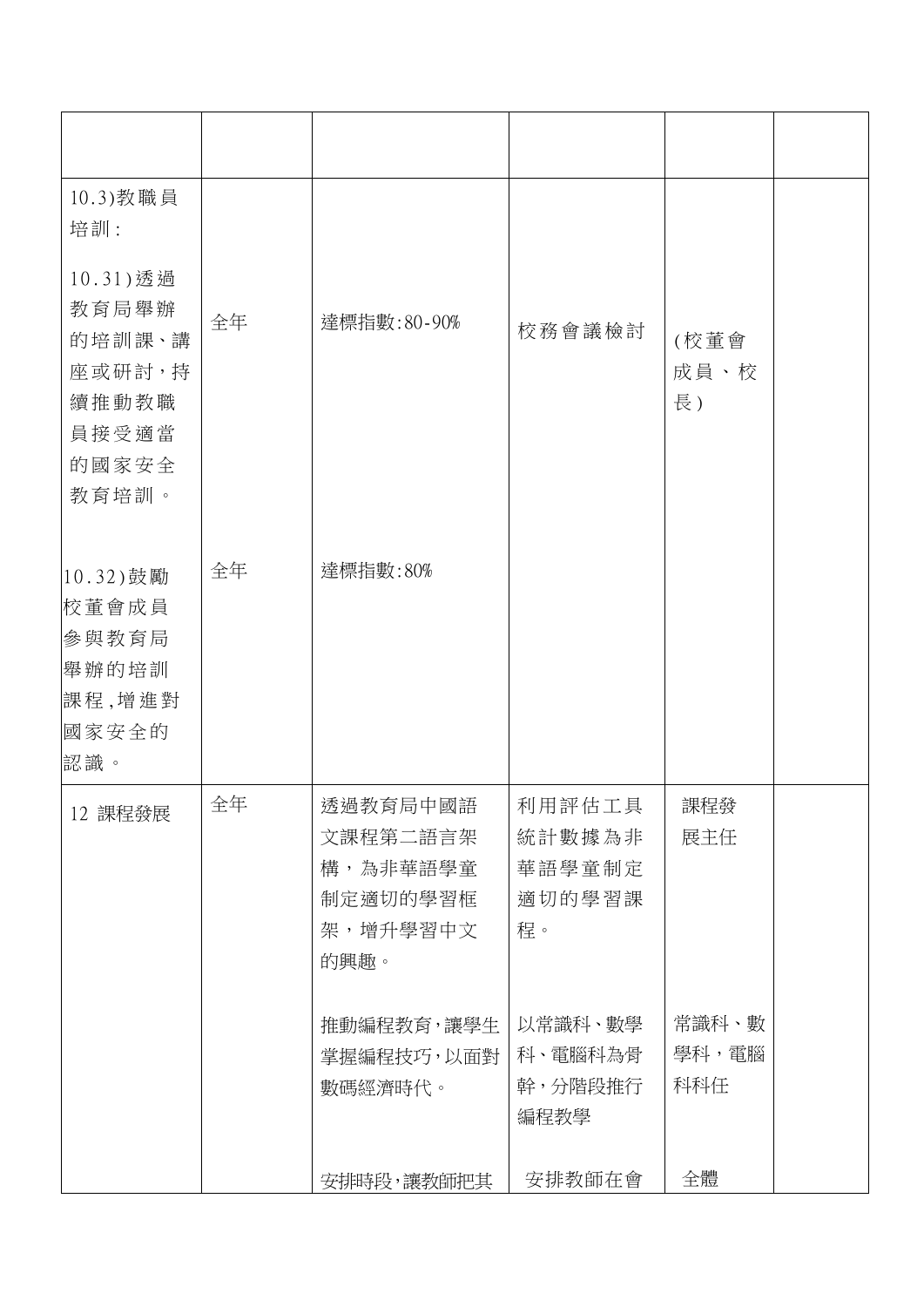| 從專業進修中所獲得<br>的經驗及知識和校內<br>同工分享    | 議中分享進修<br>經驗,妥善記<br>錄教師的進修<br>記錄。                                                                                       | 老師   |  |
|-----------------------------------|-------------------------------------------------------------------------------------------------------------------------|------|--|
| 優化電子學習教學,提<br>升教學效能,建立校本<br>學習平台。 | 鼓勵科任課堂<br>上使用平板電<br>腦進行電子學<br>習,將電子教<br>學作為重點的<br>發展項目。一<br>至四年級引入<br>RainBowOne 網<br>上平台,讓非<br>華語學生能自<br>學中文科及常<br>識科。 | 全體老師 |  |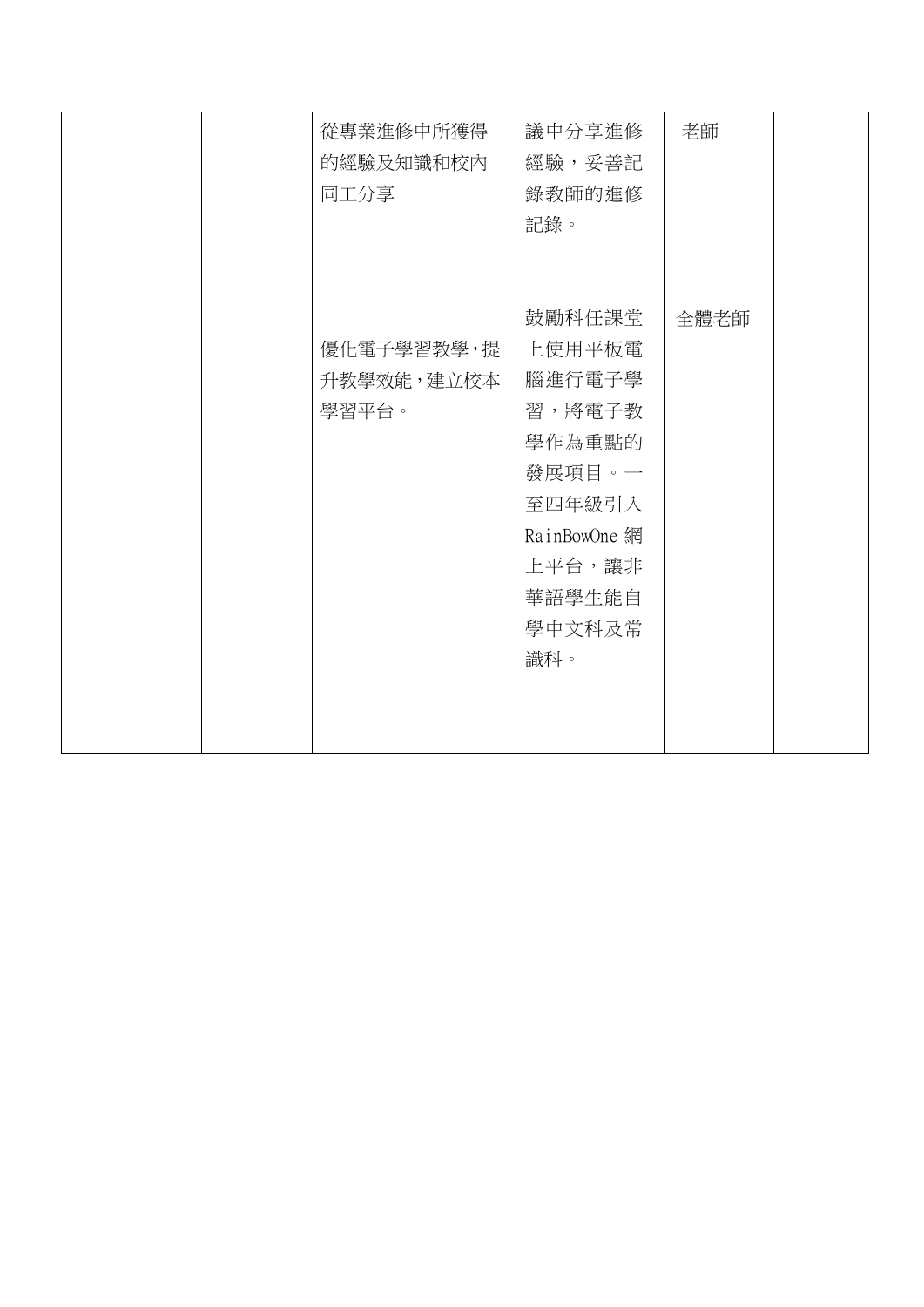#### 關注事項三:培養學生守規守法

| 策略工作                                                                            | 時間表         | 成功指標                                                                                     | 評估方法                                                                                                                                                                         | 負責人      | 所需          |
|---------------------------------------------------------------------------------|-------------|------------------------------------------------------------------------------------------|------------------------------------------------------------------------------------------------------------------------------------------------------------------------------|----------|-------------|
| 訓導組<br>日常訓練<br>1.學生自律<br>A. 校服整潔<br>B. 抄齊手冊<br>(交齊功課)<br>C. 上學準時<br>D. 排隊秩序良好   | 全<br>學<br>年 | ❖ 各班 80%同學能<br>做到準時上<br>學、校服整潔、<br>◆ 抄齊手冊(交齊<br>功課)<br>♦ 按指令排好隊                          | ✧<br>檢視學生進入學校<br>的儀容。<br>✧<br>上、下學期不定時全<br>校檢查學生的儀容。<br>每天檢查學生的手<br>✧<br>冊是否抄齊功課。<br>每天記錄學生遲到<br>✧<br>的情況<br>排隊訓練:度位 - - -<br>✧<br>肅靜---站立,訓練<br>學生排隊秩序。                     | 全體<br>老師 | 資源<br>記錄表   |
| 2 有效的班級經營<br>A. 課室主題<br>(可配合週會主題)<br>B. 陽光電話<br>C.保持課室清潔<br>D.遵守課室秩序<br>E. 一生一職 | 全<br>學<br>年 | ♦ 完成主題壁報<br>◆ 90%學生保持課室<br>清潔及遵守秩序<br>◆ 90% 同學和老師<br>關係融洽,學生<br>負責班級不同的<br>職位,為班級服<br>務。 | 觀察學生上課表現。<br>✧<br>老師共同檢視主題<br>✧<br>壁報。<br>老師觀察同學之間<br>✧<br>的相處,及時處理學<br>生的問題。<br>老師關注學生的問<br>✧<br>題:課室秩序、遲<br>到、功課、校服整潔<br>及課室清潔,並作出<br>適當的輔導。<br>老師觀察同學是否<br>✧<br>能為班級做好服務。 | 全體<br>老師 | 陽光電話<br>記錄表 |
| 全校活動<br>1.周會、早會<br>2.反欺凌活動<br>級活動                                               | 全年          | 90%的學生參與活<br>✧<br>動,建立正面的價<br>值觀。                                                        | 觀察學生的參與熱<br>✧<br>誠。                                                                                                                                                          | 全體<br>老師 | 獎勵卡         |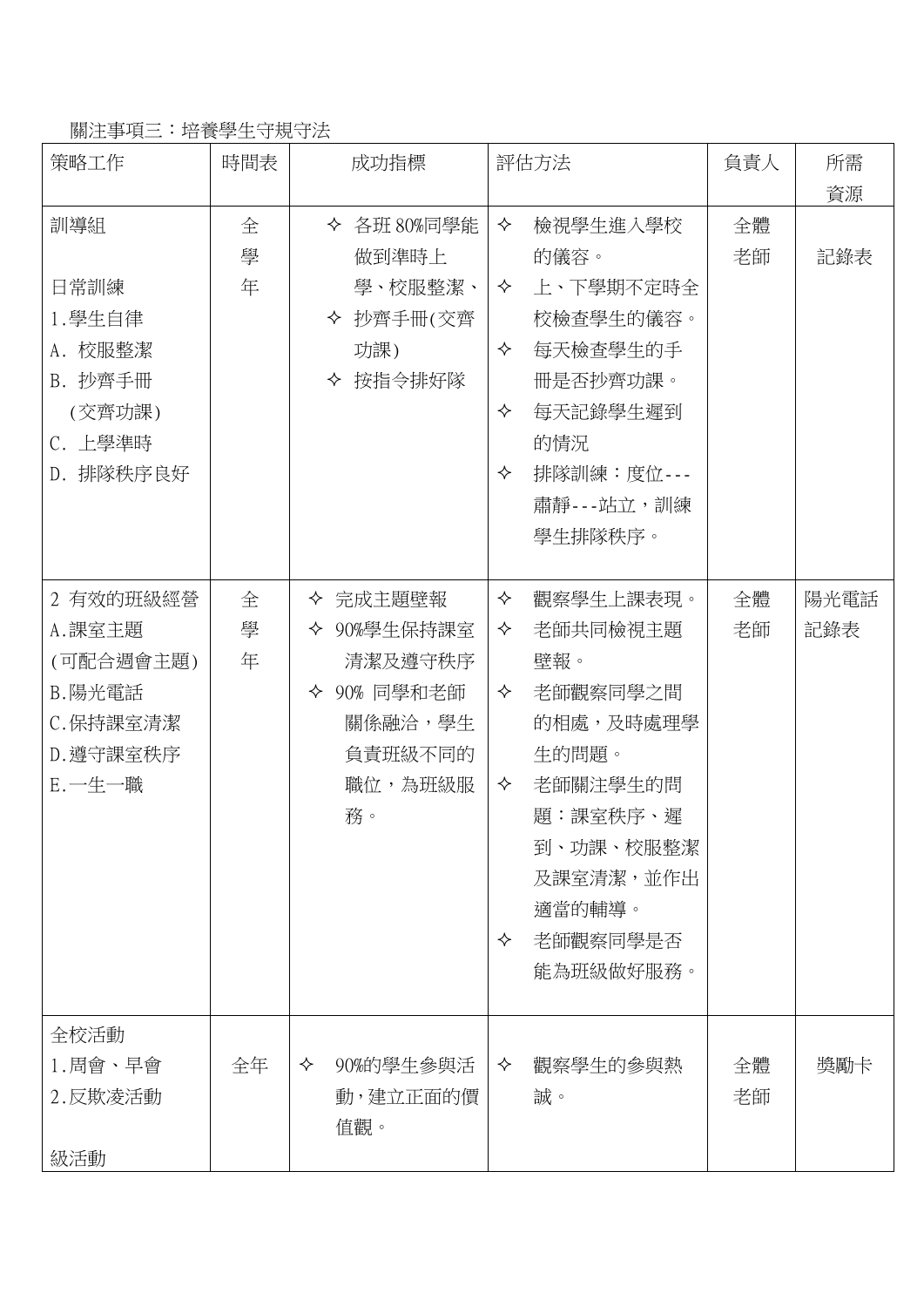| 1. 一至三年級        | 九月  | ✧ | 90%的學生參與活 | ✧ | 觀察學生的參與熱  |     |      |
|-----------------|-----|---|-----------|---|-----------|-----|------|
| 交通安全講座          |     |   | 動,建立正面的價  |   | 誠。        |     |      |
| 2. 五至六年級        | 十月  |   | 值觀。       |   |           |     |      |
| 禁毒講座            |     |   |           |   |           |     |      |
|                 |     |   |           |   |           |     |      |
| 2 獎勵活動          | 全學年 | ✧ | 80%的學生能在活 | ✧ | 觀察學生校服儀容  |     |      |
| A. 整齊校服         |     |   | 動中得獎。     |   | 的情况。      |     |      |
| B. 獎勵卡計劃        |     | ✧ | 90%的學生能在活 | ✧ | 觀察學生的參與熱  |     |      |
|                 |     |   | 動中得獎,加強校  |   | 誠。        |     |      |
| C. LSY Birthday |     |   | 園關愛文化。    |   |           | 訓導組 |      |
| Party           |     | ✧ | 90%參與的學生能 | ✧ | 觀察學生的參與熱  |     | 社區資源 |
|                 |     |   | 透過活動,加強師  |   | 誠。        |     |      |
|                 |     |   | 生關係。      |   |           |     | 機構   |
|                 |     |   |           |   |           |     |      |
| 小組訓練計劃          | 上學期 | ✧ | 90%的小組成員能 | ✧ | 觀察各小組成員訓  |     |      |
|                 |     |   | 投入訓練活動    |   | 練時表現。     |     |      |
| 1 風紀小組          |     |   |           | ✧ | 觀察各小組成員在  |     |      |
|                 |     | ✧ | 90%的小組成員學 |   | 平時課堂的表現。  |     |      |
|                 |     |   | 會能學以致用    | ✧ | 訓導主任時常巡視  |     |      |
|                 |     |   |           |   | 風紀,並對風紀的日 |     |      |
|                 |     | ✧ | 90%参與的學生能 |   | 常表現作出適度的  |     |      |
|                 |     |   | 透過學習活動,建  |   | 評核。       |     |      |
|                 |     |   | 立正面的價值觀   | ✧ | 值日老師對值日風  |     |      |
|                 |     |   |           |   | 紀的表現作出適當  |     |      |
|                 |     |   |           |   | 的評核。      |     |      |
|                 |     |   |           | ✧ | 透過檢討會議及活  |     |      |
|                 |     |   |           |   | 動檢討問卷,找出要 |     |      |
|                 |     |   |           |   | 改善的地方。    |     |      |
|                 |     |   |           | ✧ | 觀察各小組成員能  |     |      |
|                 |     |   |           |   | 否運用所學,為學校 |     |      |
|                 |     |   |           |   | 做服務。      |     |      |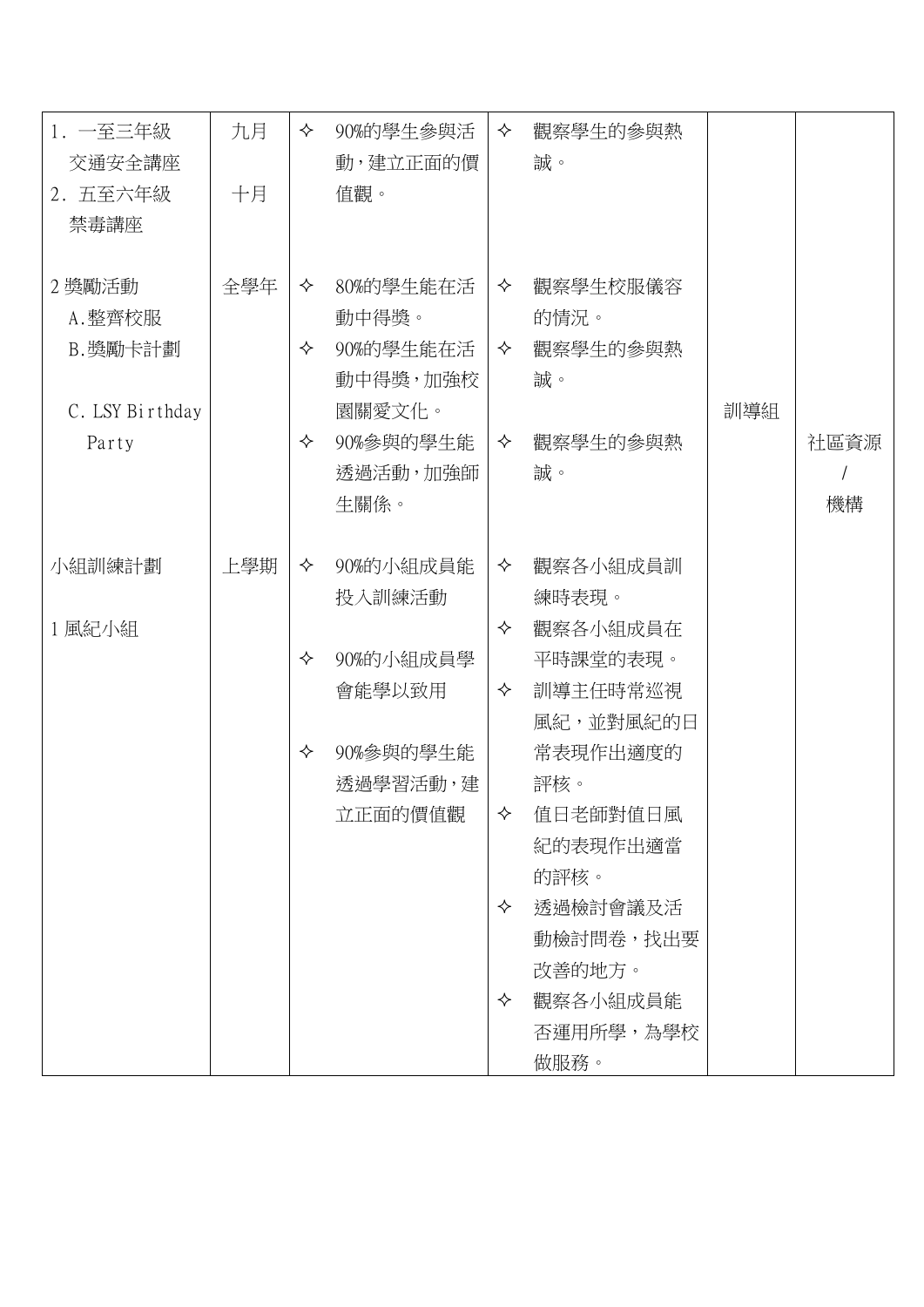| 其他:<br>午休活動:<br>球類活動<br>視聽活動<br>閱讀活動 | 全<br>學<br>年<br>(學校<br>全日上<br>課時適<br>用) | 90%的學生參與活<br>✧<br>動。<br>90%的學生能透過<br>✧<br>活動舒展身心。                                                                                                | 觀察學生的參與熱<br>✧<br>誠。<br>統計參與的學生人<br>✧<br>數。                                                        | 訓導組                                                  |                      |
|--------------------------------------|----------------------------------------|--------------------------------------------------------------------------------------------------------------------------------------------------|---------------------------------------------------------------------------------------------------|------------------------------------------------------|----------------------|
| 策略工作                                 | 時間表                                    | 成功指標                                                                                                                                             | 評估方法                                                                                              | 負責人                                                  | 所需<br>資源             |
| 成長的天空計<br>劃<br>發展課程<br>$\equiv$      | 全<br>學<br>年                            | ◆ 上下學期共 9 節<br>課,四至六年級的<br>學生分別通過學習<br>情緒管理, 社交,<br>解決問題和訂立目<br>標學習抗逆能力<br>◆ 每一節課完結後學<br>生和老師均填寫<<br>成長小記>                                       | ✧<br>各單元完結後學生<br>完成問卷表示對單<br>元的滿意程度<br>各課完結後學生通<br>✧<br>過<成長小記>說<br>出心聲及老師說出<br>勉<br>勵說話          | 陳嘉凌<br>老師<br>/四至<br>六年級<br>的班主<br>任                  | 成長的天<br>空學習資<br>源套   |
| 成長的天空計<br>劃 - 輔助課程                   | 全<br>學<br>年                            | 通過問卷對有較<br>✧<br>大成長需要的小<br>四學生進行辨別<br>與機構合辦課後<br>✧<br>活動,在小四至小<br>六推行成長的天<br>空計劃 - 輔助<br>課程,加強學生的<br>抗逆能力<br>以成長的天空的<br>✧<br>學員組成小隊,加<br>強校內的抗逆信 | 學生,家長均積極<br>✧<br>參與活動 (高出席<br>率)<br>學生能從中學得抗<br>✧<br>逆能力成長<br>班主任反映學生在<br>✧<br>行為,操行或成績上<br>得以改善。 | 陳嘉凌<br>老師<br>/四至<br>六年級<br>的班主<br>任 / 承<br>辦機構<br>社工 | 社區資源<br>機構及教<br>育局資源 |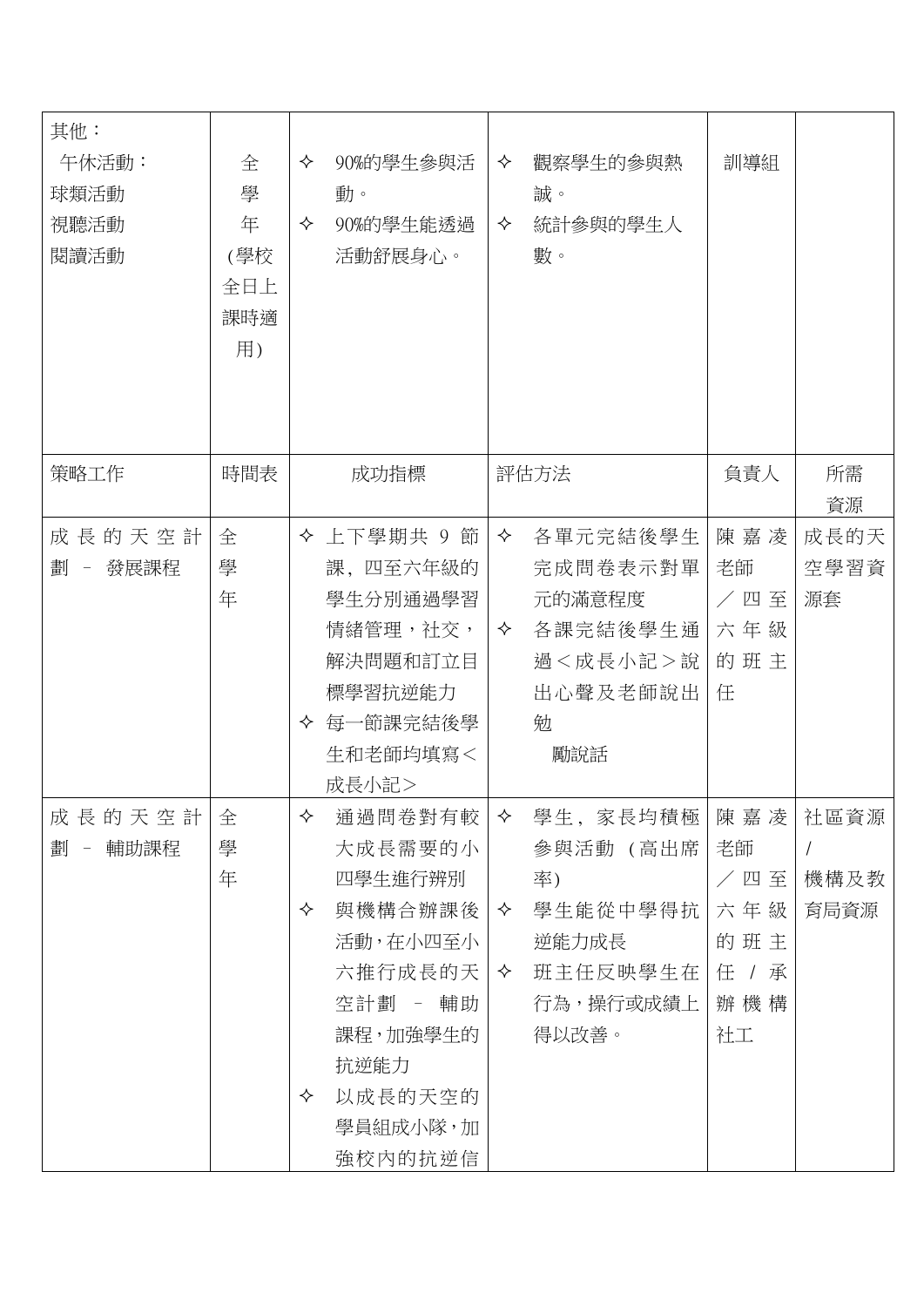|                        |      | ✧ | 息<br>通過家長工作坊<br>及親子營等讓家<br>長學習與學生互<br>動和成長 |   |          |     |      |
|------------------------|------|---|--------------------------------------------|---|----------|-----|------|
| 成長的天空計                 | 3 月中 | ✧ | 學校所有老師通                                    | ✧ | 老師在完成工作坊 | 學校所 | 社區資源 |
| 優質教師工<br>劃<br>$\equiv$ | 旬    |   | 過工作坊增強對                                    |   | 後填寫的問卷有正 | 有全職 |      |
| (7小時)<br>作坊            |      |   | 抗逆能力的認識                                    |   | 面評價      | 老師及 | 機構及教 |
|                        |      | ✧ | 透過活動提升同                                    |   |          | 校長  | 育局資源 |
|                        |      |   | 事之間合作的默                                    |   |          |     |      |
|                        |      |   | 契,增強對學校的                                   |   |          |     |      |
|                        |      |   | 歸屬感                                        |   |          |     |      |